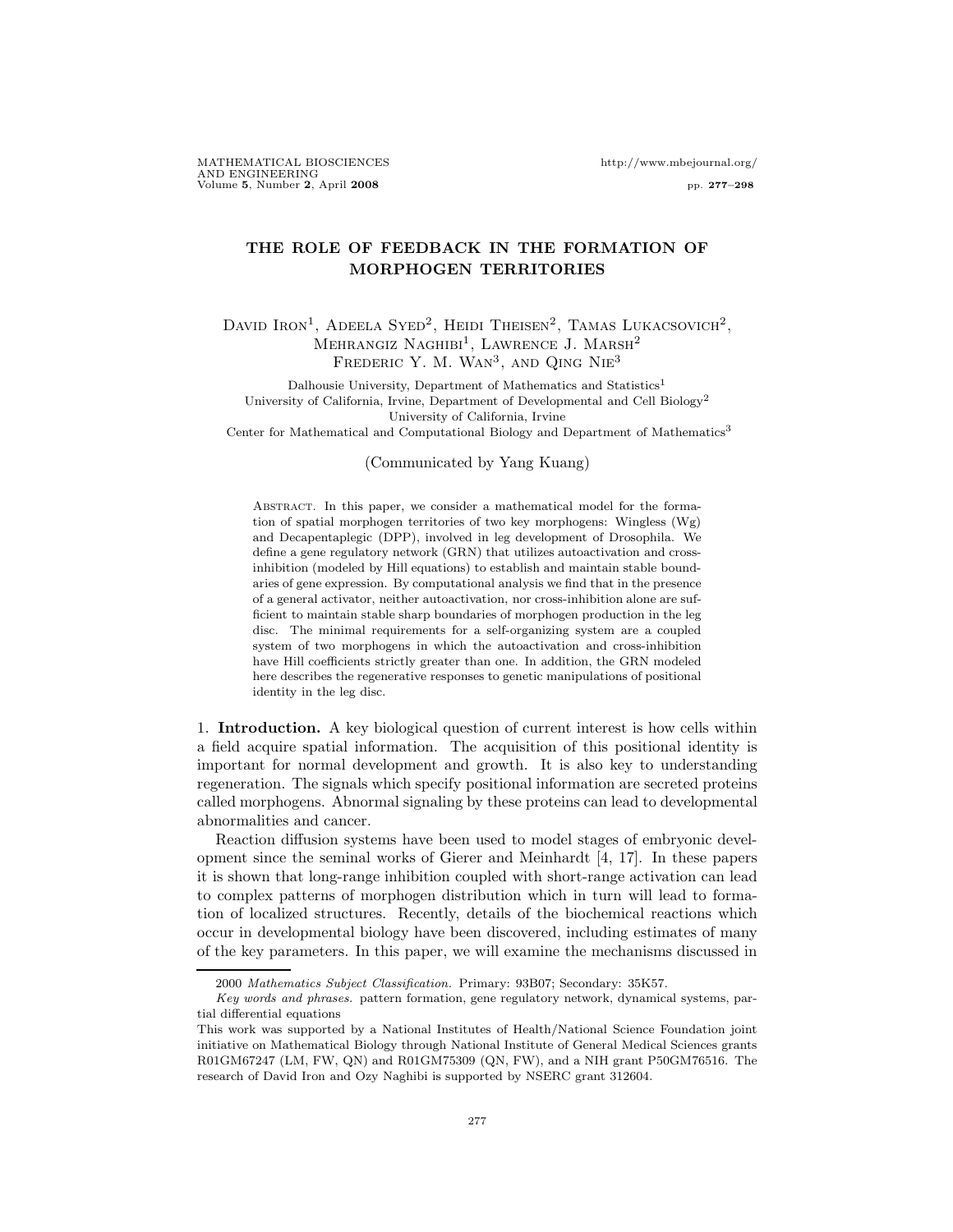[6], namely cross-inhibition and autoactivation of the production rates of the morphogens Wingless and Decapentaplegic. The modeling of these mechanisms will be based as closely as possible on the known biochemical reactions and using the best available parameter estimates.

The Drosophila leg imaginal disc can be used to illustrate pattern formation, which is the acquisition of positional information by cells. Drosophila has six leg imaginal discs that become patterned during the larval stage and then undergo morphogenesis in the pupal stage to form the six legs of the fly. Each leg imaginal disc is a single layered field of cells that integrate positional information from three morphogens, WNT/Wingless (WG), Decapentaplegic (DPP)/BMP, and Hedgehog  $(HH)$ . Dorsal/Ventral  $(D/V)$  positional information is specified by antagonizing inputs from the dorsally expressed morphogen, DPP, and the ventrally expressed morphogen, WG  $[24, 1, 9, 10, 20, 22, 25, 6]$ . The distal tip of the leg, where the dorsal and ventral territories abut each other, is specified by the integration of Wg and Dpp signaling. Abnormal expression of these genes causes patterning defects in flies and developmental defects and cancer in humans.

Since restricted expression of these morphogens is critical for normal patterning, the domain of production of these proteins must be maintained as the disc grows. Here we model the GRN that maintains the mutually exclusive DPP/BMP and WG expression domains during development and reestablishes these territories in response to injury or genetic manipulations. The secreted signals that form this GRN are HH, which is expressed in the posterior compartment; WG, which is expressed in a ventral wedge in the anterior compartment; and DPP/BMP, which is expressed in a dorsal stripe in the anterior compartment (Fig. 1). Activation of  $wg$  and  $dpp$  gene expression, (i.e., the production of WG and DPP/BMP), requires HH signaling. WG signaling inhibits ventral production of DPP [24, 25, 23, 6, 1, 10], and DPP signaling inhibits dorsal production of WG [1, 9, 22, 25], thus setting up a dorsal DPP expressing territory and a ventral WG expressing territory. WG and DPP have also been shown to autoactivate their own production [2, 6, 33, 1, 8, 20, 11, 26]. We have generated a computational model for this GRN and used it to test the requirements for autoactivation and cross-inhibition in maintaining stable domains of expression.

In this model, the domains of production of WG and DPP have sharp boundaries. The free morphogen can diffuse away from this domain and form a gradient of morphogen signaling. The domain of Wg production (Wp) is a function of WG signaling (WR) and DPP/BMP signaling (BR), where WR represents WG bound to its receptor and BR represents DPP/BMP bound to its receptor. Similarly, the domain of DPP/BMP expression (Bp) is a function of WR and BR. In this system, DPP/BMP acts as a dimer, which results in similar diffusivity coefficients for WG and DPP [5]. This differs from a Turing-Meinhardt model, which predicts that the diffusion constants for two interacting morphogens are different, often by several orders of magnitude [27, 18, 12]. The objective of the modeling is to determine the elements of a GRN required to establish stable sharp mutually exclusive boundaries of expression of two morphogens from an initial shallow gradient of morphogen concentration. The initial shallow gradient is formed by processes discussed in [14, 15]. Once this shallow gradient is formed, the combination of autoactivation and cross-inhibition will cause the gradients to steepen until two distinct territories are formed.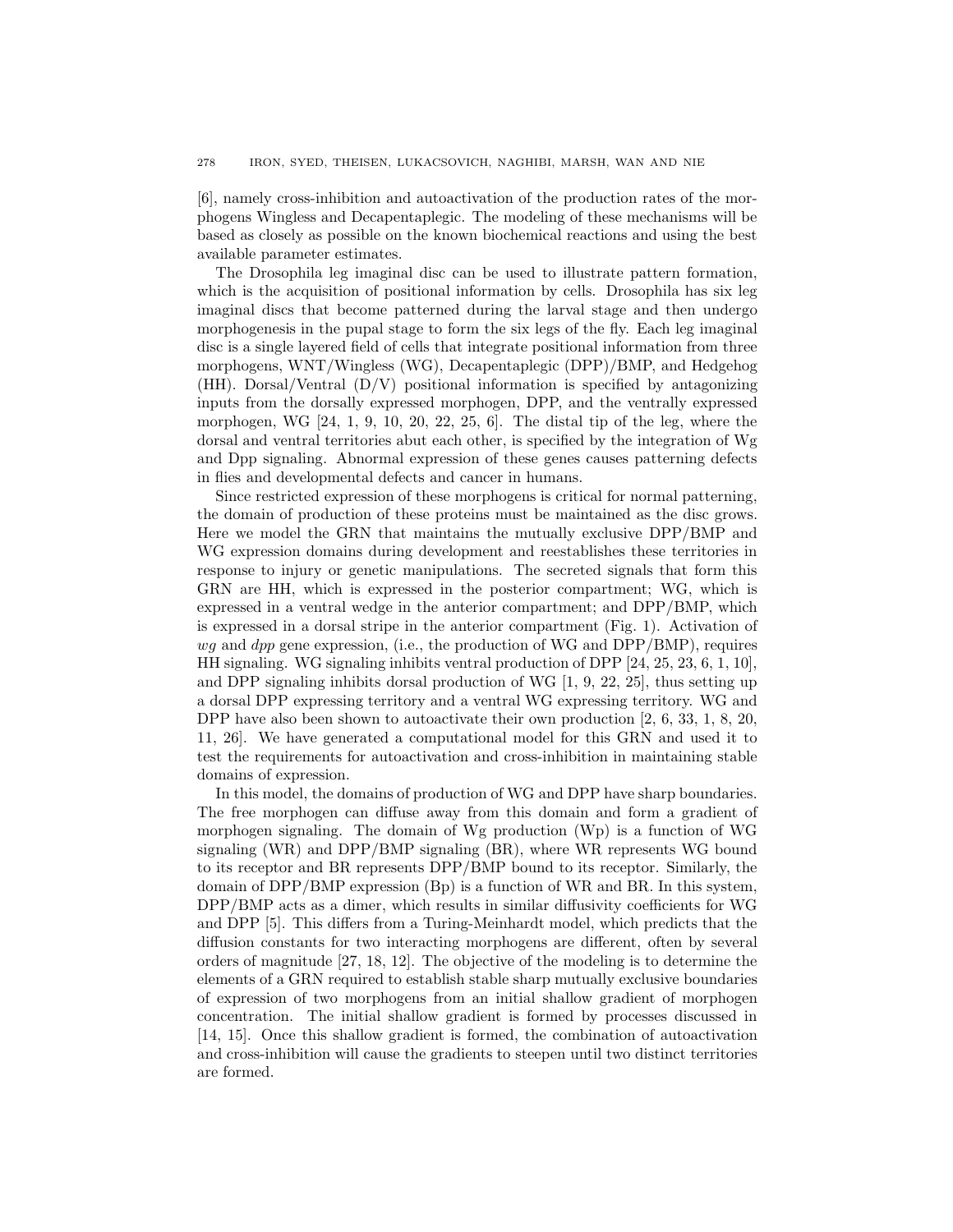We now compare and contrast some of the recent mathematical models of GRNs in Drosophila. In [13] , it is shown that a single diffusible morphogen with localized production and interaction with its receptor can lead stable spatial gradients of morphogen concentration. In [16, 19], it is shown that the presence of a competing ligand can increase the strength of the spatial morphogen concentration gradient. In [15], a well-defined production region is shown to result in the formation of shallow spatial gradients. In [28], positive feedback acting through a cell surface-bound BMP-binding protein can result in sharp gradients. In this paper, we will consider two morphogens interacting with their respective receptors. Morphogen production rate will be regulated by only autoactivation and cross-inhibition, and both the feedbacks are assumed to be functions of bound morphogen. In the system, there are no spatially dependent parameters.

1.1. A model and equations. The Drosophila leg initially develops as a flattened disc with dorsal DPP/BMP and ventral WG production domains, which respectively define dorsal and ventral territories. The disc is also divided into an anterior and posterior compartment defined by the absence or presence respectively of engrailed expression. The center of the disc will form the distal tip of the leg and the outer edge will form the proximal leg structures. At this stage the disc can be treated as a 2D structure. In Figure 1, we show the geometry of a leg imaginal disc, and the domains of gene expression/protein production of wg and dpp/bmp. To simplify the analysis, we consider a one-dimensional system in the dorsal-ventral direction as illustrated in  $(Fig. 1(b))$ .



FIGURE 1. (a-b) leg imaginal discs with anterior to the left and dorsal up. (a) schematic picture of a leg imaginal disc; (b) production of both bmp/dpp (green) and wg (red). The line indicates the x-axis of the proposed model.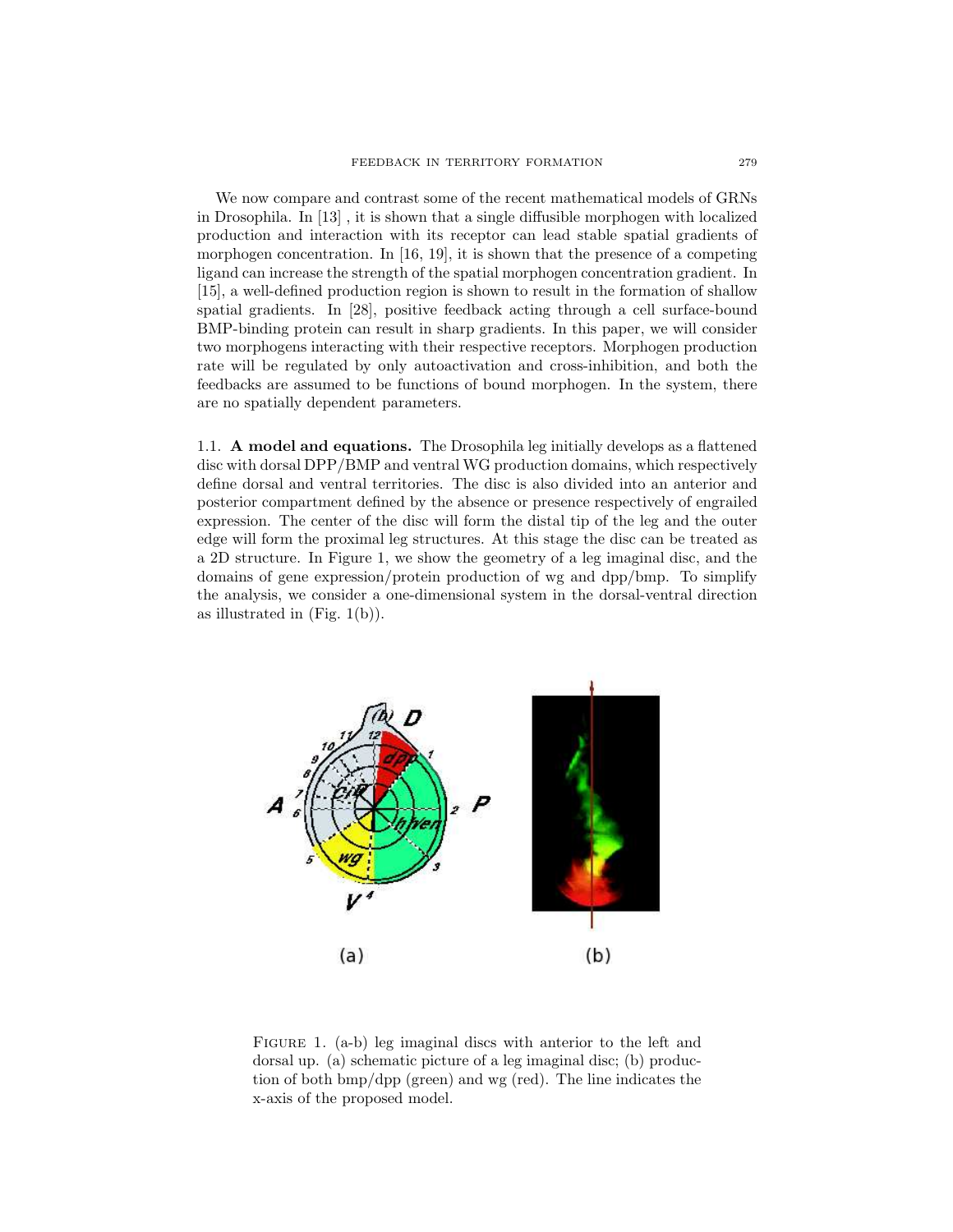In this system, the following assumptions are made: (a) DPP/BMP and WG are produced in the entire domain. (b) Both WG and DPP/BMP diffuse freely from the site of production. (c) BMP/DPP and WG associate with their respective receptors, RB (Tkv/Punt/Sax) and RW (Fz) to form receptor-ligand complexes with defined association and dissociation rates. (d) The receptors and the receptorligand complexes do not diffuse. (e) The receptor-ligand complexes are degraded at the same rate throughout the field. (f) Receptor bound Wg (Wr) and receptor bound DPP/BMP (Br) respectively stimulate the production (gene expression) of WG (Wp) and DPP/BMP (Bp), (g) Wr and Br respectively inhibit the production (gene expression) of WG (Wp) and BMP/DPP (Bp).

TABLE 1. Abbreviations used

- W Concentration of free Wg.
- $W_r$  Concentration of bound Wg.
- B Concentration of free BMP.
- $B_r$  Concentration of bound BMP.
- $R_W$  Total number of Wg receptors.
- $R_B$  Total number of BMP receptors.
- $D_W$  Diffusivity of Wg.
- $D_B$  Diffusivity of BMP.

The biochemical reactions for receptor ligand interaction are as follows;

$$
W + R_W \frac{\tilde{h}_w}{f_w} W_r \xrightarrow{\gamma_w} B + R_B \frac{\tilde{h}_b}{f_b} B_r \xrightarrow{\gamma_b}.
$$

Applying the law of mass action, the number of receptors available to bind with ligand is RW–Wr and RB–Br for WG and BMP respectively. We will model the unbound morphogens as freely diffusing chemicals and the bound morphogens as spatially fixed. Thus the dynamics of the model are given by the following system of differential equations.

$$
W_t = D_W W_{xx} - \tilde{h}_w (R_W - W_r) W + f_w W_r + \text{Act}(W_r) \text{Inh}(B_r), \quad (1a)
$$

$$
W_{rt} = \tilde{h}_w (R_W - W_r) W - (f_w + \gamma_w) W_r , \qquad (1b)
$$

$$
B_t = D_B B_{xx} - \tilde{h}_b (R_B - B_r) B + f_b B_r + \text{Act}(B_r) \text{Inh}(W_r), \qquad (1c)
$$

$$
B_{rt} = \tilde{h}_b (R_B - B_r) B - (f_b + \gamma_b) B_r, \qquad (1d)
$$

$$
-x_{max} < x < x_{max}, t > 0,\tag{1e}
$$

$$
\frac{\partial W}{\partial x} = \frac{\partial B}{\partial x} = 0, \text{ at } x = \pm x_{max}.
$$
 (1f)

We have assumed no-flux boundary conditions for WG and DPP, because far from the interface, the concentration of the morphogens is roughly constant. The activation function (Act ) smoothly connects a minimum production value to a maximum and is strictly increasing, while the inhibition function (Inh) connects a maximum production value to a minimum production value and is strictly decreasing. These functions will be further defined later (Section 3). Representing the feedback as the product of the activation and inhibition function implies that the autoactivation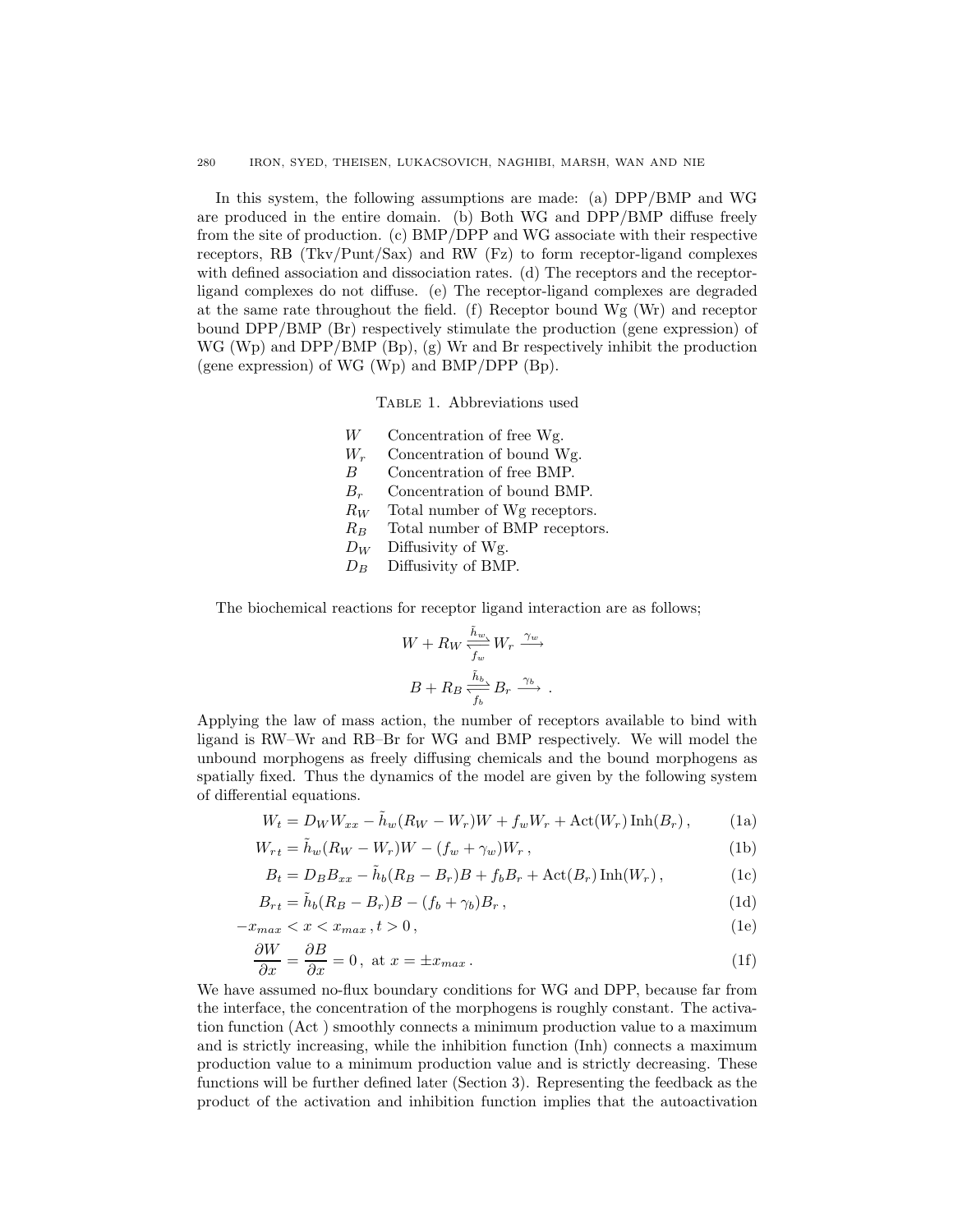and cross-inhibition mechanisms are linked. Initially we set the bound morphogens concentration to 0 and set the free morphogen concentration to a slight linear slope.

1.2. Scaling. In section §4.1 we will use asymptotic methods to construct a solution and analyze its stability. To perform this analysis, we will need to know the relative orders of each of the terms in (1). We will now scale the variables to normalize the solution and the length of the domain. We thus set

$$
y = \frac{x}{x_{max}},\tag{2}
$$

$$
w(y,t) = \frac{W(yx_{max},t)}{R_W},
$$
\n(3)

$$
b(y,t) = \frac{B(yx_{max},t)}{R_B},
$$
\n(4)

$$
w_r(y,t) = \frac{W_r(yx_{max},t)}{R_W},\tag{5}
$$

$$
b_r(y,t) = \frac{B_r(yx_{max},t)}{R_B}.
$$
\n<sup>(6)</sup>

We now define the new parameters as

$$
\begin{array}{cc}\n\bar{D_W} = \frac{D_W}{(x_{max})^2} & \bar{D_B} = \frac{D_B}{(x_{max})^2} \\
h_w = \frac{\bar{h}_w}{R_W} & h_B = \frac{\bar{h}_B}{R_B}\n\end{array}
$$

Since the diffusivities  $\bar{D}_B$  and  $\bar{D_W}$  are small and equal, we will let  $\varepsilon^2 = \bar{D_B} = \bar{D_W}$ and use  $\varepsilon$  as an asymptotically small parameter. With this choice, we expect the thickness of the transition layer to be  $O(\varepsilon)$ . The new equations may now be written as

$$
w_t = \varepsilon^2 w_{yy} - h_w(1 - w_r)w + f_w w_r + \text{Act}(w_r)\text{Inh}(b_r),\tag{7a}
$$

$$
w_{rt} = h_w(1 - w_r)w - (f_w + \gamma_w)w_r,
$$
 (7b)

$$
b_t = \varepsilon^2 b_{yy} - h_b (1 - b_r) b + f_b b_r + \text{Act}(b_r) \text{Inh}(w_r), \qquad (7c)
$$

$$
b_{rt} = h_b(1 - b_r)b - (f_b + \gamma_b)b_r,
$$
\n(7d)

$$
-1 < y < 1, t > 0,\tag{7e}
$$

$$
\frac{\partial w}{\partial y} = \frac{\partial b}{\partial y} = 0, \text{ at } y = \pm 1.
$$
 (7f)

The remainder of the paper will proceed as follows. In  $\S 2$  we will consider spatially homogeneous equilibrium solutions of  $(7)$ . In §3, we consider explicit forms of the feedback functions. In §4, we will consider a simplification which reduces the model to two uncoupled second order differential equations. We will show that it is possible to construct a territoried solution with a single morphogen, but such a solution will not be sufficiently robust. We will also show that even if such a solution exists, it will be unstable. In §5 we will give some numerical results and compare with experimental results. Finally, we will discuss the relevance of the results for the simplified system to the full coupled systems and consider further avenues of study.

2. Construction of solution. We are interested in steady state solutions with two distinct regions. In one of the regions, corresponding to the dorsal region, b will be a relatively large constant and  $w$  a smaller constant value. In the other region, corresponding to the ventral region,  $w$  will be the large constant and  $b$  will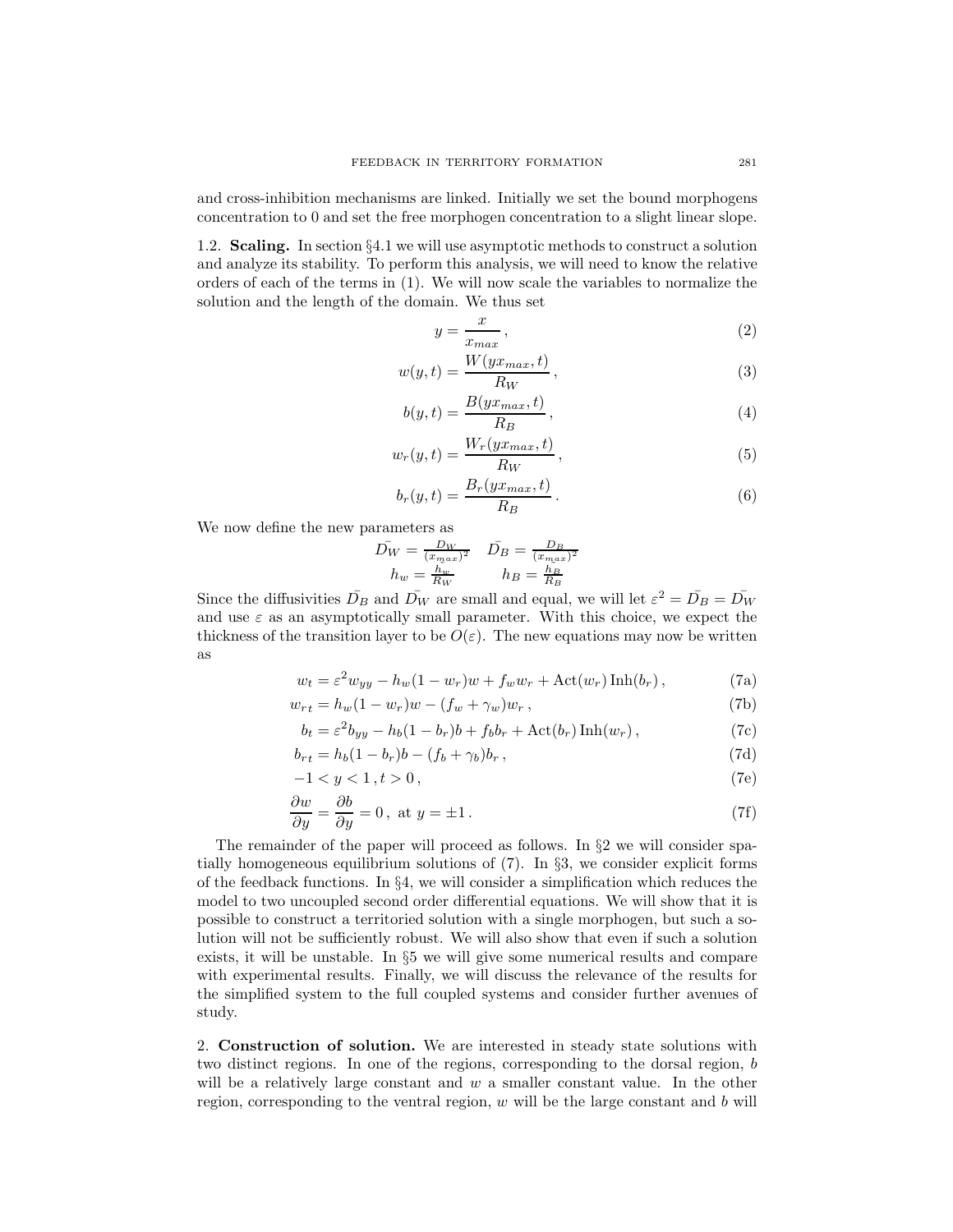have a smaller constant value. These regions will be connected by a thin layer in which both  $w$  and  $b$  concentrations will have steep gradients. As a first step in the construction of a solution, we look at the spatially constant steady-states.

Before we can proceed, we must first provide some details for the functions Act and Inh. We let

$$
K_{max} = \lim_{u \to 0+} \text{Inh}(u) = \lim_{u \to \infty} \text{Act}(u),
$$
  

$$
K_{min} = \lim_{u \to 0+} \text{Act}(u) = \lim_{u \to \infty} \text{Inh}(u).
$$

In the most general case, each instance of  $Act(u)$  and  $Inh(u)$  may have distinct limits, but as this generalization will only make the notation more cumbersome, we will not consider it here.

We now find the values of the steady state solution in the two regions (dorsal and ventral). In the dorsal region, the value of  $b_r$  will be relatively high and  $w_r$  relatively low. Thus, in this region, the terms  $\text{Act}(w_r) \text{Inh}(b_r) \approx K_{min}^2$  and  $\text{Act}(b_r) \text{Inh}(w_r) \approx$  $K_{max}^2$ . In these regions, the solution is constant, so the diffusion terms will all be zero. The steady state equations in the dorsal region are then

$$
0 = -h_w(1 - w_r)w + f_w w_r + K_{min}^2,
$$
\n(8)

$$
0 = h_w(1 - w_r)w - (f_w + \gamma_w)w_r,
$$
\n(9)

$$
0 = -h_b(1 - b_r)b + f_b b_r + K_{max}^2, \qquad (10)
$$

$$
0 = h_b(1 - b_r)b - (f_b + \gamma_b)b_r.
$$
\n(11)

The solution to the above system is given by

$$
\bar{w} = \frac{(f_w + \gamma_w)K_{min}^2}{h_w(\gamma_w - K_{min}^2)},\tag{12a}
$$

$$
\bar{w_r} = \frac{K_{min}^2}{\gamma_w},\tag{12b}
$$

$$
\bar{b} = \frac{(f_b + \gamma_b)K_{max}^2}{h_b(\gamma_b - K_{max}^2)},\tag{12c}
$$

$$
\bar{b_r} = \frac{K_{max}^2}{\gamma_b} \,. \tag{12d}
$$

We may repeat the process in the ventral region to find the ventral steady state values:

$$
\hat{w} = \frac{(f_w + \gamma_w)K_{max}^2}{h_w(\gamma_w - K_{max}^2)},\tag{13a}
$$

$$
\hat{w_r} = \frac{K_{max}^2}{\gamma_w},\tag{13b}
$$

$$
\hat{b} = \frac{(f_b + \gamma_b)K_{min}^2}{h_b(\gamma_b - K_{min}^2)},\tag{13c}
$$

$$
\hat{b_r} = \frac{K_{min}^2}{\gamma_b} \,. \tag{13d}
$$

Note, we will require  $\gamma_b > K_{min/max}^2$  and  $\gamma_w > K_{min/max}^2$  for a positive solution.

For a steady state solution connecting these two equilibria to exist, each equilibrium must itself be stable in the absence of diffusion. Thus, we set  $\varepsilon$  to zero and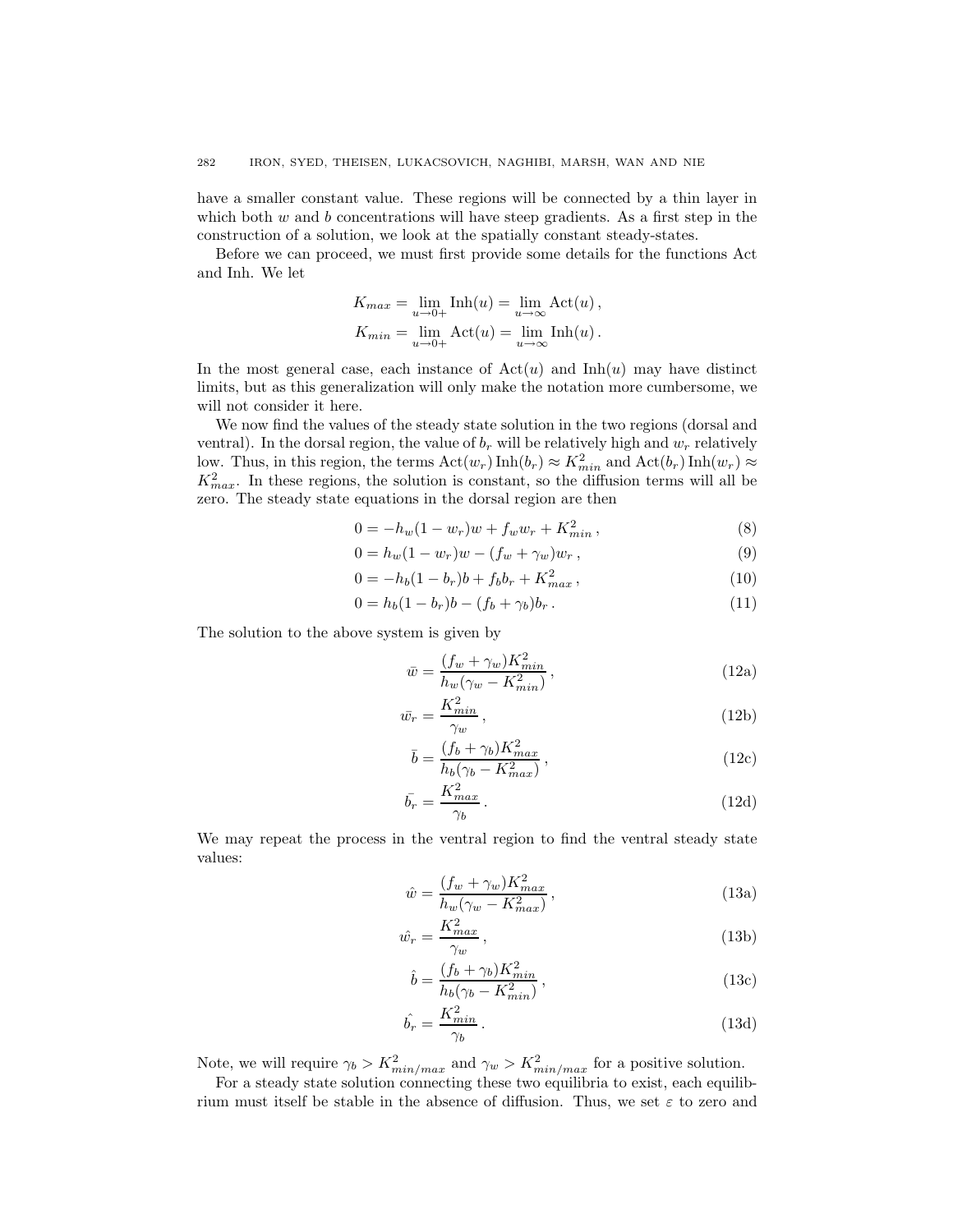linearize about (12) and (13). The eigenvalues of this linearization are given by

$$
\lambda_i = \frac{-a_i \pm \sqrt{a_i^2 - 4h_i(\gamma_i - K_i^2)}}{2},
$$
  
\n
$$
a_i = h_i \left(1 - \frac{K_i^2}{\gamma_i} + \frac{f_i + \gamma_i}{h_i} \left(\frac{\gamma_i}{\gamma_i - K_i^2}\right)\right) > 0.
$$

where

$$
h_1 = h_3 = h_w, h_2 = h_4 = h_b, \gamma_1 = \gamma_3 = \gamma_b, \gamma_2 = \gamma_4 = \gamma_w,
$$
  

$$
f_1 = f_3 = f_w, f_2 = f_4 = f_b, K_1 = K_4 = K_{max}, K_2 = K_3 = K_{min}.
$$

For the equilibria to be stable we need the real parts of the above eigenvalues to be negative. The two restrictions  $\gamma_b > K_{min/max}^2$  and  $\gamma_w > K_{min/max}^2$  imply that all the steady states must be stable.

3. Feedback. We now consider an explicit form for the functions Act and Inh. We require that the activation function go from  $K_{min}$  to  $K_{max}$  monotonically and the inhibition function go from  $K_{max}$  to  $K_{min}$  monotonically, where  $K_{max} > K_{min} > 0$ . We will characterize these functions with four parameters. The two parameters  $K_{min}$  and  $K_{max}$ , have already been discussed. The two remaining parameters will control the sharpness of the transition (from  $K_{max}$  to  $K_{min}$ ) and the point at which the transition occurs.

The most critical parameter value is the point at which the activation and inhibition switches of f/on. If this value is too high or low, the activation/inhibition will have no effect. We can find an appropriate value by considering the values of  $b_r$  and  $w_r$ . Since  $0 \leq w_r$ ,  $b_r \leq 1$ , we may set the switching value to  $\frac{1}{2}$ .

A natural choice for the activation and inhibition functions are

$$
Act(u) = \frac{K_{max} - K_{min}}{1 + \left(\frac{u}{u_0}\right)^{-m}} + K_{min},
$$
\n(14)

$$
\text{Inh}(u) = \frac{K_{max} - K_{min}}{1 + \left(\frac{u}{u_0}\right)^m} + K_{min} \,. \tag{15}
$$

Here m controls the steepness of the transition and is referred to as the Hill coefficient. The value at which the transition occurs is controlled by  $u_0$ , for our application, we set  $u_0 = \frac{1}{2}$ . This form of activation/inhibition was first considered by Archibald Hill in [7]. The basis for this form of activation/inhibition is considering the simultaneous binding of  $m$  ligands to an enzyme to produce a product which will either initiate or inhibit protein production. The fact that simultaneous binding is required makes choices of m large unreasonable  $[32]$ . Using a negative Hill coefficient for inhibition is considered in [31].

We will now consider the conditions necessary for the formation of morphogen territories with this feedback model. A morphogen-territoried solution corresponds to a heteroclinic connection between two equilibria of the system. To find the conditions which will allow for such a connection, we consider a simplification. When we consider steady-state solutions, (7) reduces to two second order differential equations which are coupled by the inhibition functions. To simplify the system, we take the inhibition function to be a constant and thus decouple the equations.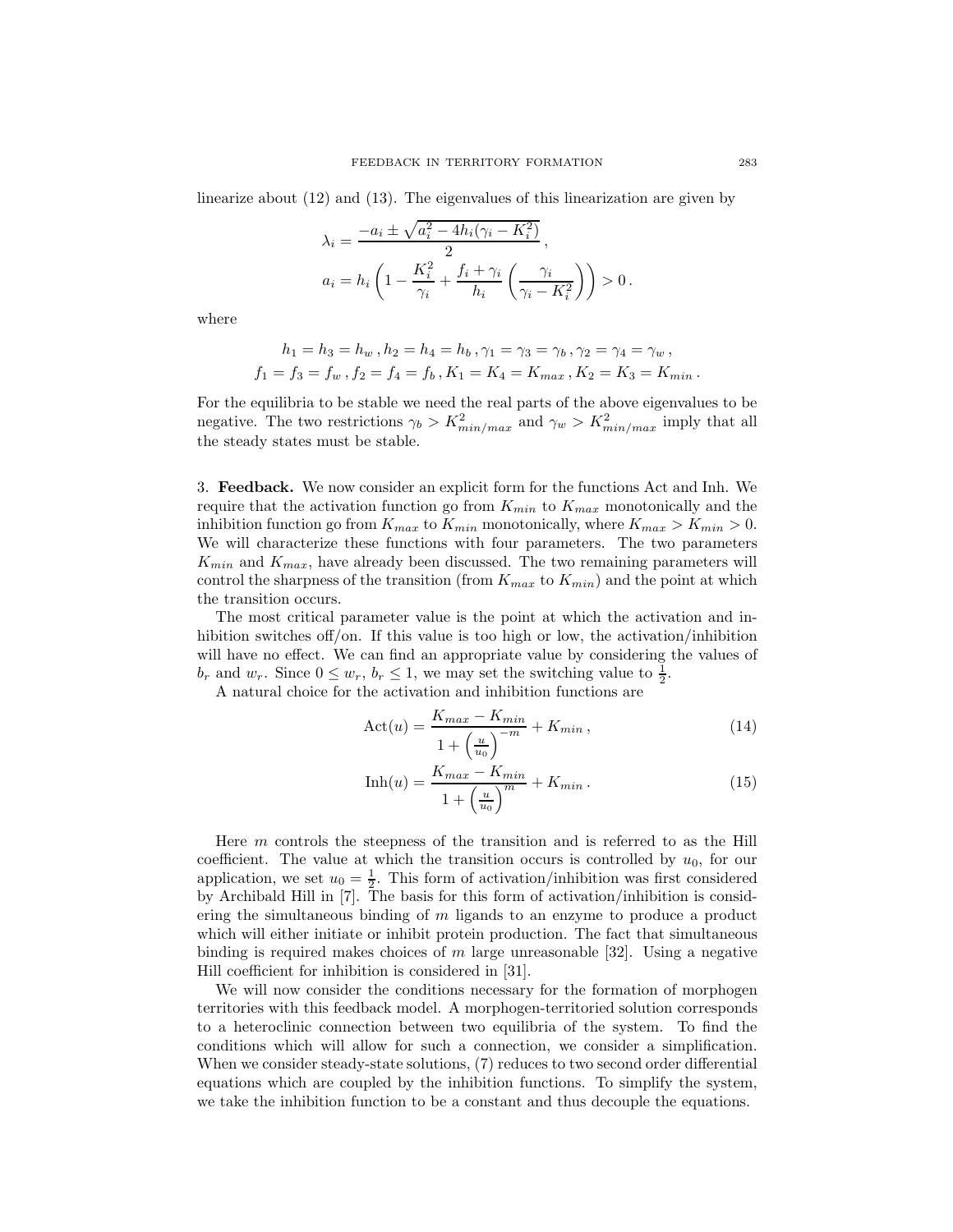

FIGURE 2. Sample graphs of the functions Act and Inh with  $m = 4$ ,  $u_0 = \frac{1}{2}$ ,  $K_{max} = 1$  and  $K_{min} = 0$ .

4. Heteroclinic connection: The simplified system. In this section, we will construct a heteroclinic connection for a system in which the Inh function is a constant. This will reduce the steady state problem for (7) to a single second order ordinary differential equation. We find levels of inhibition which will result in a heteroclinic connection between two states. The existence of a heteroclinic orbit in the situation of a constant inhibition field will require a specific isolated value of inhibition, and thus the heteroclinic will not be robust. Further, we show that any such connection will be unstable.

To simplify our situation, we will consider the case  $\text{Inh}(x) = I$  where I is some constant. We now look for steady state solutions with a heteroclinic connection. Since  $w_r$  does not diffuse, we may solve for  $w_r$  in terms of w and eliminate it from the equation.

$$
w_r(w) = \frac{w}{\beta + w},\tag{16}
$$

where  $\beta = \frac{\gamma_w + f_w}{h_w}$ . We plug into the steady-state equation for w to get,

$$
\varepsilon^2 w_{yy} + Q(w; I) = 0, \qquad (17)
$$

where,

$$
Q(w;I) = \frac{-2^m \gamma_w w_r(w)^{m+1} + 2^m I K_{max} w_r(w)^m - \gamma_w w_r + I K_{min}}{2^m w_r(w)^m + 1}.
$$
 (18)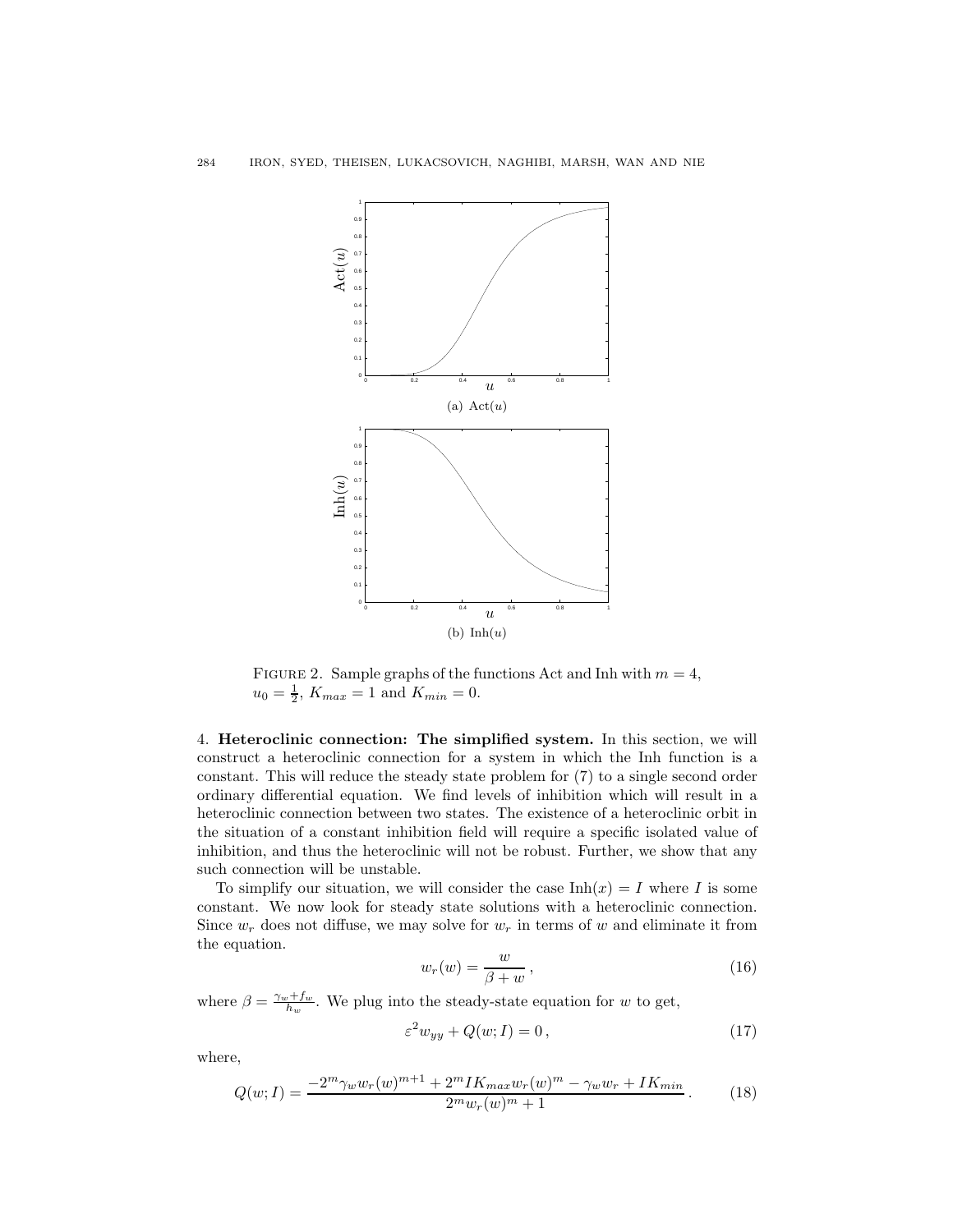We will leave  $w_r(w)$  as a function in the equations to simplify the analysis. We note that the function  $w_r(w): \mathbb{R}^+ \to [0,1)$  is one-to-one and onto.

We now consider some general results for the existence of heteroclinic connections. For an equation of the form,

$$
u'' + Q(u) = 0, \t\t(19)
$$

to have a heteroclinic connection (a front solution) joining the values  $u = u_-\;$  to  $u = u_+$ , the following restrictions on  $Q(u)$  must be met:

- 1.  $Q(u)$  must have three consecutive roots  $u_-, u_0$ , and  $u_+$  with  $u_- < u_0 < u_+$ .
- 2.  $Q'(u_{-}) < 0, Q'(u_{+}) < 0$  and  $Q'(u_{0}) > 0$ .

3. 
$$
\int_{u_{-}}^{u_{+}} Q(u) du = 0
$$

The constructed heteroclinic orbit will connect the two states  $u = u_-\,$  and  $u = u_+$ as  $y \to \pm \infty$ .

The system we are considering is posed on a finite domain, and is of the form so the  $\varepsilon^2 w_{yy} + Q(w; I) = 0$ . First we apply the coordinate change  $z = \frac{y}{\varepsilon}$  to magnify the region about the interface. The equation then will be of the form  $w_{zz} + Q(w) = 0$ with  $w_z(\pm \frac{1}{\varepsilon}) = 0$ . If we assume that we can satisfy the conditions necessary for the existence of a heteroclinic orbit, the constructed orbit will fail to satisfy the boundary conditions, but only by exponentially small terms. We may thus expect a solution to exist which is exponentially close to the constructed heteroclinic. In §4.1 we will carefully consider the effects of the finite boundary on the stability of the constructed solution.

Now we will examine the polynomial in the numerator of  $Q(w; I)$ ,

$$
P(w_r) = -2^m \gamma_w w_r^{m+1} + 2^m I K_{max} w_r^m - \gamma_w w_r + I K_{min}, \qquad (20)
$$

to determine the conditions which will ensure the existence of a heteroclinic orbit. For  $Q(w; I)$  to have three positive roots,  $(20)(as a function of w<sub>r</sub>)$  must have three roots in  $(0, 1)$ . This immediately implies that  $m \geq 2$ . This result agrees with numerical observations (see Fig. 5). We will assume now  $m \geq 2$ . Descartes' rule of signs implies that (20) has exactly one or three positive real roots (counting multiplicity). If m is even, we have no negative roots and if m is odd we will have exactly one negative root.

If we assume that we have three distinct roots in  $(0, 1)$ , the second constraint will be satisfied due to the sign of the highest power of  $w_r$  and the fact that the denominator of Q is positive and increasing. We will label the three roots  $w_{r-}$ ,  $w_{r0}$ and  $w_{r+}$  where  $w_{r-} < w_{r0} < w_{r+}$ . We denote the corresponding values of w as,  $w_-, w_0$  and  $w_+.$ 

We find necessary and sufficient condition for (20) to have 3 distinct roots in  $(0, 1)$ . We will not give this condition in an explicit form as the resulting expression is cumbersome and provides no illumination. We let  $w_{rmax}$  be the value at which P attains its local maximum.

$$
w_{r_{max}}(I) = \frac{2IK_{max} + \sqrt{4I^2K_{max}^2 - 3\gamma^2}}{6\gamma}.
$$
 (21)

We now let  $\overline{I}$  be the value of I for which  $P(w_{rmax}(\overline{I})) = 0$ . So for all three roots to be in  $(0, 1)$ , we require that  $w_{rmax}(\bar{I}) < 1$ . If this condition is met then for  $I > \bar{I}$ and  $I - I$  sufficiently small, all three roots of  $P(w_r)$  must lie in  $(0, 1)$ .

We must satisfy one final condition to ensure the existence of the heteroclinic orbit. We need to satisfy the integral condition  $\int_{w_-}^{w_+} Q(w; I) dw = 0$ . We would like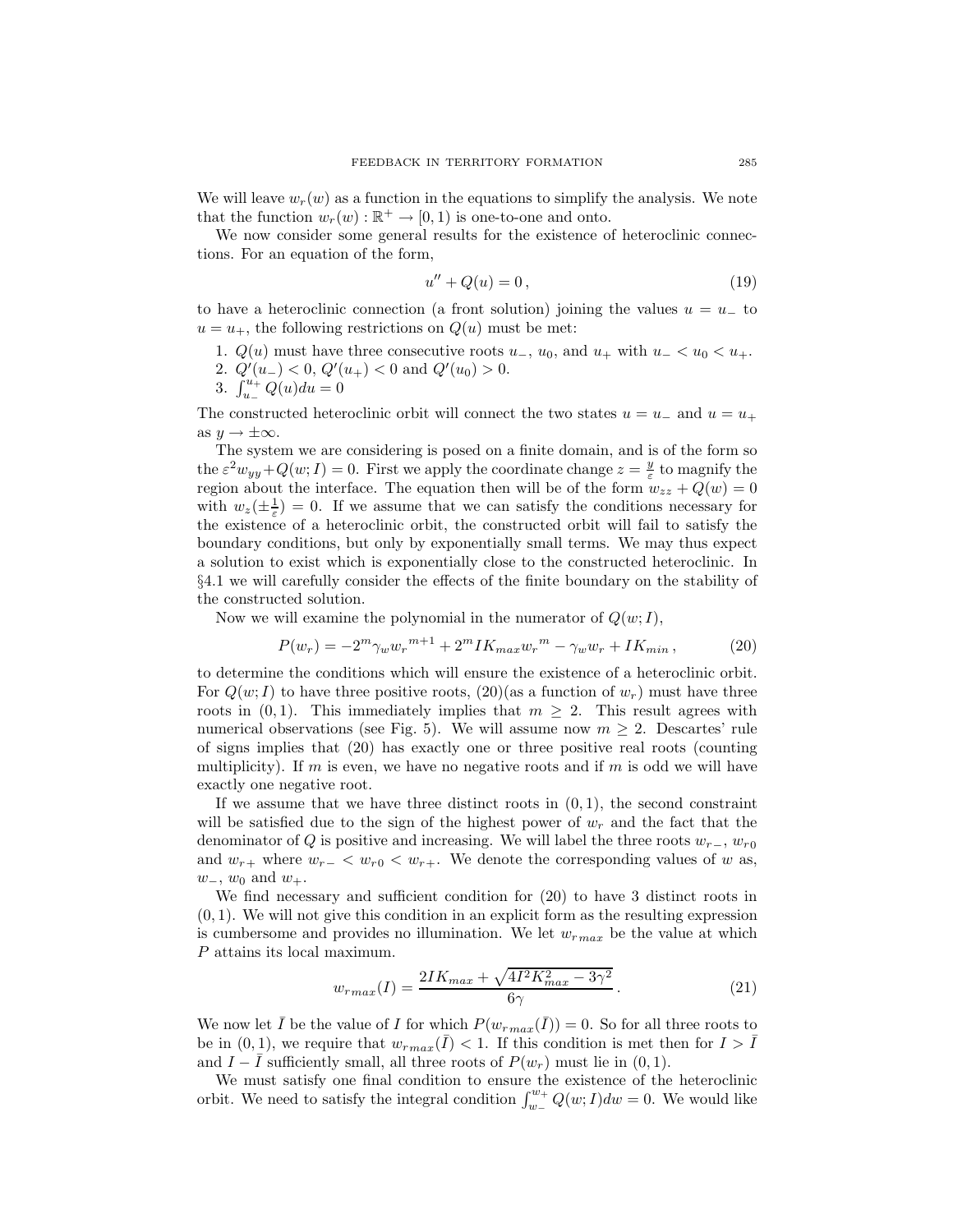to have a large range of  $I$  values for which all three roots will be in  $(0, 1)$  as this will make it easier to solve the integral condition. The closer  $w_{rmax}$  is to  $\frac{1}{2}$  at  $I = \overline{I}$ , the easier it will be to satisfy the integral condition (this will result in a larger interval of I values for which we will have three positive roots in  $(0, 1)$ . Finding an explicit restriction on parameter values which are necessary and sufficient for the satisfaction of this condition does not seem possible. The difficulty lies in the fact that changing the value of I to satisfy the integral condition may cause  $w_{r+}$  to move past 1.

We demonstrate that it is quite simple to find a value of  $I$  which satisfies the integral condition and for which the three roots of  $(20)$  are in  $(0, 1)$ . We will use the same rate and diffusion constants before but with  $m = 2$ , but we can pick  $K_{max}$  and  $K_{min}$ . To check the integral condition, we make the change of variables  $w = \frac{\beta w_r}{1 - w_r}$ . Then the integral condition is

$$
\int_{w_{r-}}^{w_{r+}} \frac{\beta P(w_r)}{(4w_r^2 + 1)(1 - w_r)^2} \, dw_r = 0 \,. \tag{22}
$$

Using numerical integration is sufficient to determine if there are values of I for which the above integral is negative and values for which it is positive. We set  $K_{min} = 0.001$  and  $K_{max} = 0.051<sup>1</sup>$ . Using  $I = 0.01$ , we have the following zeros of  $P(w_r)$ :

$$
w_{r-} \approx 0.0219, w_{r0} \approx 0.3544, w_{r+} \approx 0.6437. \tag{23}
$$

and

$$
\int_{w_{r-}}^{w_{r+}} \frac{\beta P(w_r)}{(4w_r^2 + 1)(1 - w_r)^2} \, dw_r \approx 0.0000063 \,. \tag{24}
$$

For  $I = 0.0097$  we get the three zeros of  $P(w_r)$  to be,

$$
w_{r-} \approx 0.0211, w_{r0} \approx 0.4145, w_{r+} \approx 0.5537. \tag{25}
$$

and

$$
\int_{w_{r-}}^{w_{r+}} \frac{\beta P(w_r)}{(4w_r^2 + 1)(1 - w_r)^2} \, dw_r \approx -0.00007056 \,. \tag{26}
$$

Hence there must be a value of  $I$  for which the integral condition is satisfied exactly and maintains the root condition. We can solve for the heteroclinic orbit implicitly. We can write  $(17)$  as a first-order system:

$$
w' = u \,,\tag{27}
$$

$$
u' = -Q(w). \tag{28}
$$

This system is Hamiltonian with Hamiltonian function  $H(w, u) = \frac{1}{2}u^2 + \int_{w_-}^w Q(s; I) ds$ . With this choice of Hamiltonian function, the heteroclinic orbit is given by  $H(w, u) =$ 0. Thus,

$$
u^{2} = (w')^{2} = -2 \int_{w_{0}}^{w} Q(s; I) ds.
$$
 (29)

We can solve this equation implicitly to find the following implicit expression for the heteroclinic orbit:

$$
\int_{w_{-}}^{w} \frac{d\omega}{\pm \sqrt{-2 \int_{w_{0}}^{\omega} Q(s; I) ds}} = y.
$$
\n(30)

<sup>&</sup>lt;sup>1</sup>Although it appears that  $\gamma_w < K_{min}^2$  and thus there shouldn't even be two positive homogeneous solutions, this is not really the case here. The value we need to consider in the inequalities are not  $K_{max/min}^2$ , but  $K_{max/min}I$ .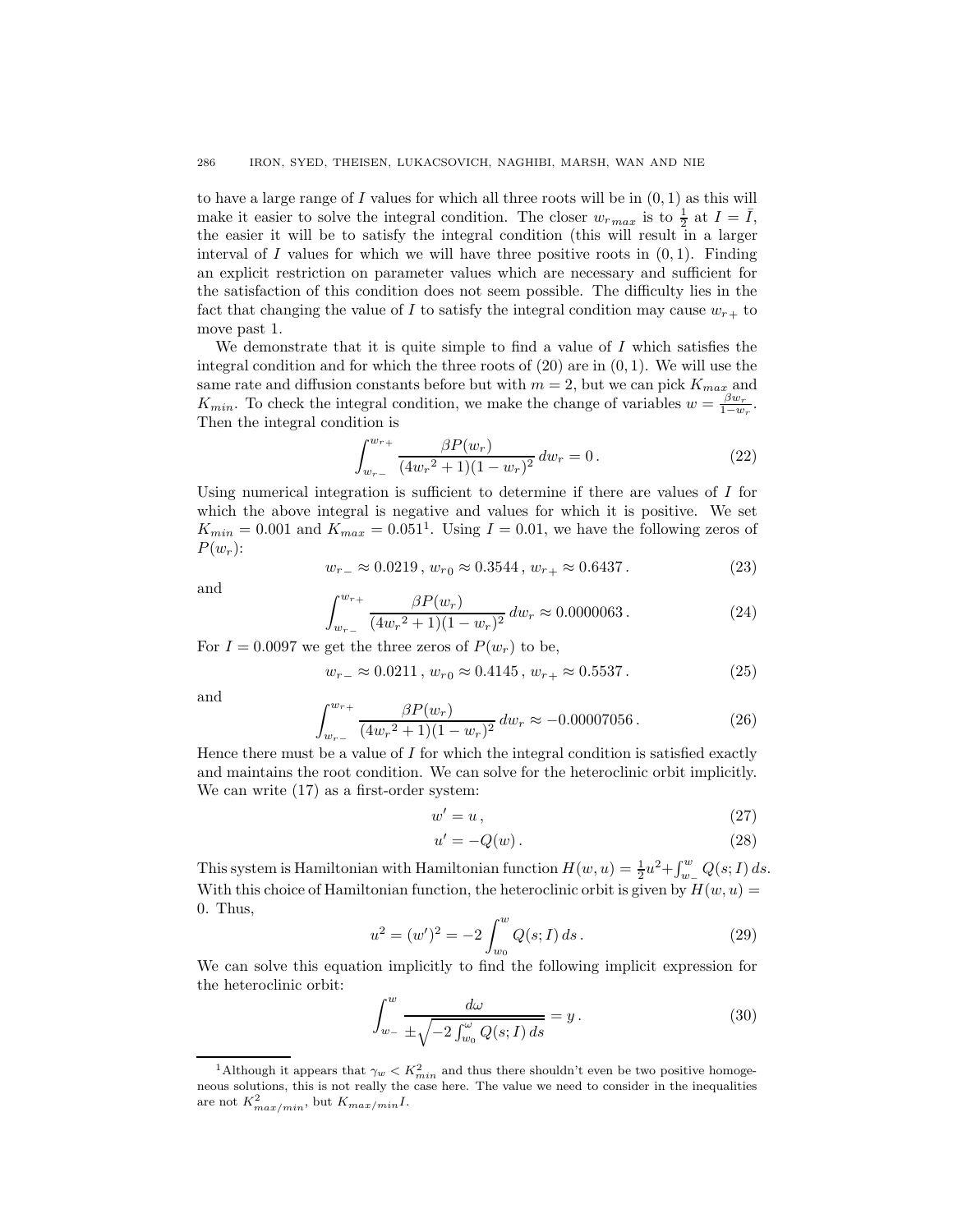The  $\pm$  determines which heteroclinic we find with the plus sign corresponding to a connection from  $w_+$  to  $w_+$ . We can solve this integral numerically to get the profile for the heteroclinic orbit (see Fig. 3).



FIGURE 3. Approximation of the heteroclinic connection for  $(17)$ . For this simulation,  $I = 0.0099805992$ ,  $m = 2$ ,  $K_{max} = 0.051$ ,  $K_{min} = 0.001$ . For these values,  $w_- \sim 0.0000950097$  and  $w_+ \sim$ 0.0075233436.

The existence of this solution requires a specific value of I. This implies that the front will be structurally unstable. Any small change in inhibition will mean that the connecting steady-state solution will cease to exist.

4.1. Stability of heteroclinic. We now examine the stability of the heteroclinic orbit constructed in the previous section. The projection method is used to determine the stability of the orbit [30, 21]. We constructed the heteroclinic orbit on an unbounded domain. However, it will fail to satisfy the boundary conditions on any finite domain by exponentially small terms. We can expect a solution to exist on a bounded domain that is exponentially close to the constructed heteroclinic. To study the stability of this orbit, we will construct an eigenvalue problem by linearizing about the constructed solution. We will show the operator associated with the linearization will have an exponentially small eigenvalue. This eigenvalue is related to the translation invariance of the interface when the problem is posed on an unbounded domain. We estimate the eigenvalue in the limit  $\varepsilon \to 0$  and show it is positive, but exponentially small. So although the orbit is unstable, it can persist for an extremely long time.

First we list some asymptotic estimates for the behaviour of the heteroclinic solution. We assume we have a heteroclinic connection given by  $w_H(\frac{y}{\varepsilon})$ . Then we have that

$$
w_H\left(\frac{y}{\varepsilon}\right) \sim w_{\pm} \mp a_{\pm} e^{\mp \varepsilon^{-1} \nu_{\pm} y} \text{ as } y \to \pm \infty ,
$$
 (31)

where

$$
\nu_{\pm} = \sqrt{-Q'(w_{\pm})} \tag{32}
$$

$$
\log(a_{\pm}) = \log(|w_0 - w_{\pm}|) \pm \int_{w_0}^{w_{\pm}} \left( \frac{\nu_{\pm}}{\sqrt{2 \int_{w_{-}}^z -Q(\zeta) d\zeta}} + \frac{1}{z - w_{\pm}} \right) dz \tag{33}
$$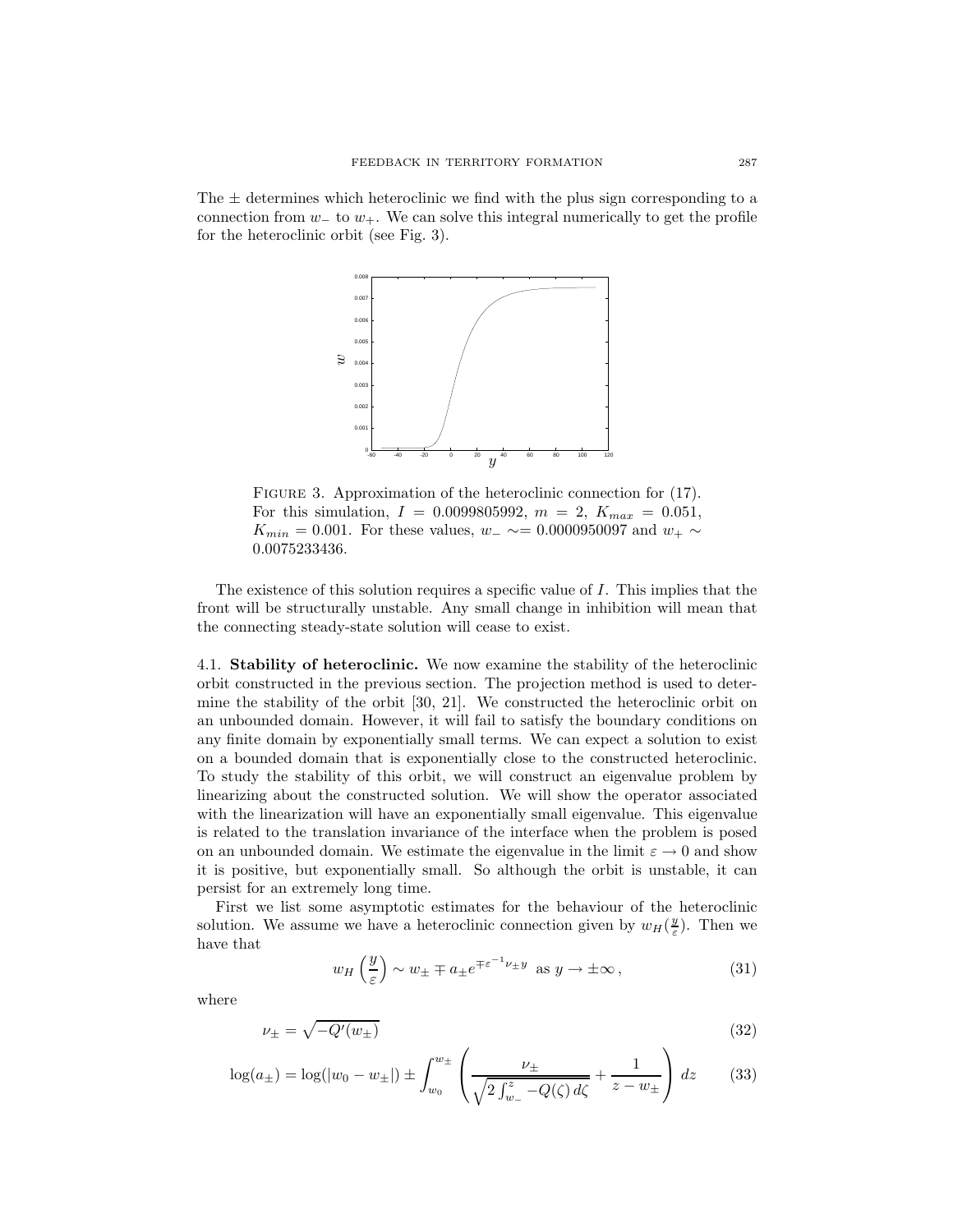Now we construct the associated eigenvalue problem by linearizing about the heteroclinic orbit,

$$
w = w_H + \phi(y)e^{\lambda t}, \qquad (34)
$$

and substitute (34) into (17) to get the following eigenvalue problem

$$
L\phi \equiv \varepsilon^2 \phi_{yy} + Q'(w_H)\phi = \lambda \phi, \qquad (35)
$$

$$
\phi_y(\pm 1) = 0. \tag{36}
$$

If we differentiate (17) with respect to y we find  $Lw'_H = 0$ . So the operator L posed on an unbounded domain has a eigenvalue  $\lambda = 0$  with eigenfunction  $\phi = w_H'$ . Since  $w_H$  is a monotonic function connecting the two equilibria,  $w'_H$  must be of one sign. Thus it must be the principal eigenvalue. Since  $w'_H$  fails to satisfy the boundary conditions of (35) by only exponentially, small terms we expect there to be an exponentially small eigenvalue with eigenfunction  $\phi_0$  exponentially close to  $w'_H$ . To determine the stability of the heteroclinic orbit, we must determine the sign of the perturbed eigenvalue.

We now construct this eigenfunction using boundary layer correction terms. In the interior of the domain we expect the eigenfunction to be very close to  $w'_H$ , the correction terms should be localized to the area near the boundaries. We thus write,

$$
\phi_0 \sim C \left( w'_H (\varepsilon^{-1} y) + \phi_-(\varepsilon^{-1} (y+1)) + \phi_+(\varepsilon^{-1} (1-y)) \right) . \tag{37}
$$

We define boundary layer coordinates  $\eta_{-} = \varepsilon^{-1}(y+1)$  and  $\eta_{+} = \varepsilon^{-1}(1-y)$ . The boundary layer correction term will then satisfy,

$$
\phi''_{-} - \nu_{-}^{2} \phi_{-} = 0, \quad 0 \le \eta_{-} < \infty, \tag{38}
$$

$$
\phi'_{-}(0) = -w_H''(-1) \sim -a_{-}\nu_{-}^2 e^{-\frac{\nu_{-}}{\varepsilon}},\tag{39}
$$

$$
\phi''_+ - \nu_+^2 \phi_+ = 0 \,, \quad 0 \le \eta_+ < \infty \,, \tag{40}
$$

$$
\phi'_{+}(0) = w''_H(1) \sim -a_+ \nu_+^2 e^{-\frac{\nu_+}{\varepsilon}}.
$$
\n(41)

The solution to (38) is given by

$$
\phi_{\pm}(\eta_{\pm}) \sim a_{\pm} \nu_{\pm} e^{-\frac{\nu_{\pm}}{\varepsilon}} e^{-\nu_{\pm} \eta_{\pm}}.
$$
\n(42)

Now we can start to estimate the small eigenvalue. First we define the dot product as  $(f, g) = \int_{-1}^{1} f(y)g(y) dy$ . We then have the identity

$$
(u, Lv) = \varepsilon^2 (uv' - u'v)|_{-1}^1 + (Lu, v).
$$
 (43)

We apply this identity to the function  $w'_H$  and  $\phi_0$  to get

$$
\lambda_0(w'_H, \phi_0) = -\varepsilon w''_H \phi_0 \big|_{-1}^1 + (Lw'_H, \phi_0).
$$
 (44)

Since  $Lw'_{h} = 0$  and  $\phi_0 \sim w'_{H}$  in the interior of the domain, we have the following asymptotic estimate:

$$
\lambda_0 \sim -\frac{\varepsilon \ w_H^{\prime\prime} \phi_0|_{-1}^1}{C(w_H^{\prime}, w_H^{\prime})} \,. \tag{45}
$$

Near  $x = \pm 1$ , we have that  $\phi_0(\pm 1) \sim (w'_H(\pm 1) + \phi_{\pm}(0)) \sim 2a_{\pm} \nu_{\pm} e^{-\nu_{\pm} \varepsilon^{-1}}$ . Using all our asymptotic estimates we find that,

$$
\lambda_0 \sim \frac{2}{\int_{-\infty}^{\infty} w'_H(y)^2 \, dy} \left( a_+^2 \nu_+^3 e^{-\varepsilon^{-1} 2\nu_+} + a_-^2 \nu_-^3 e^{-\varepsilon^{-1} 2\nu_-} \right), \text{ as } \varepsilon \to 0. \tag{46}
$$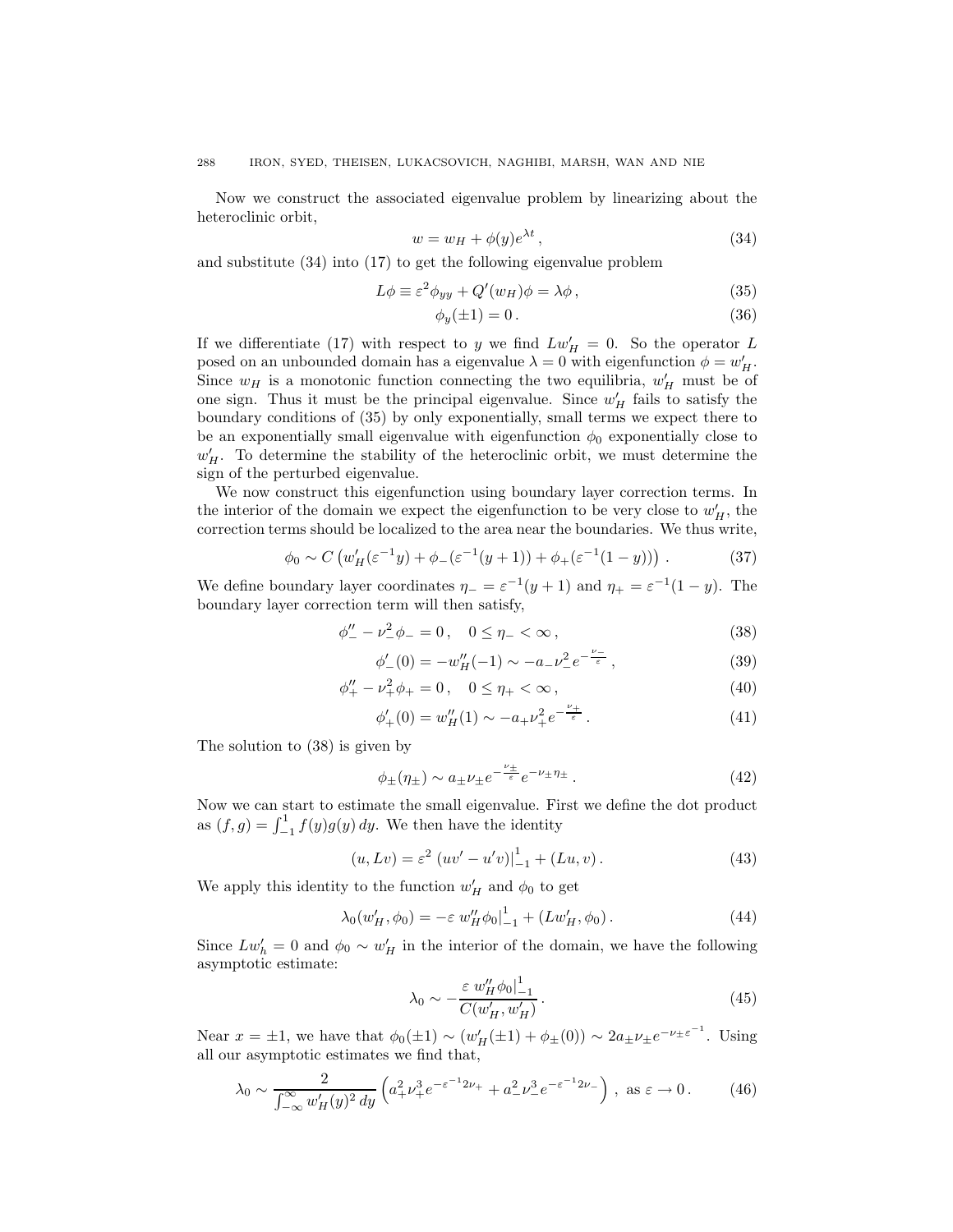As can be seen from (46), the principle eigenvalue is positive and thus the heteroclinic orbit is unstable. However the eigenvalue is exponentially small and we can thus expect that a heteroclinic solution may persist for long times.

In this section, we have shown that a heteroclinic solution is possible for a single morphogen with self regulation, but the requirements for the existence make such a system unlikely to exist in a natural setting. The restrictions on the auto inhibition function are far too severe to make this a viable alternative. Even if these restrictions are satisfied, the heteroclinic will be unstable and must eventually collapse.

5. Numerical simulations. In the previous section, we found that a steady-state solution in which the two morphogens are confined to distinct regions in not a practical possibility with just autoactivation. We would like to show that the formation of such solutions is possible when in addition to autoactivation, the two morphogens mutually cross-inhibit each other's production. The numerical method is based on the method of lines with a central difference on the diffusion terms and a second-third-order adaptive Runge-Kutta time integrator.

There are four pairs of biological parameter values in the model, excluding any for the activation and inhibition, for Wg and BMP respectively. In the numerical simulation, we use the same rate constants and diffusivity for both Wg and BMP. The size of the tissue is  $x_{max} = 0.02$  cm ([3]). The diffusion coefficients for Wg and BMP are chosen to be the same:  $D_b = 1 \times 10^{-7}$  cm<sup>2</sup>/s based on the measurement [29]; The rate constants are  $f_w = 1 \times 10^{-5}/s$ ,  $\tilde{h}_w = 0.12/(s \mu M)$ ,  $\gamma_w = 5 \times 10^{-4}/s$ , and the total receptor concentration is  $R_d = 1 \mu M$  [14, 19]. For the initial conditions we set the concentration of bound receptor to be uniformly zero. We set the initial concentration of free morphogen to the following linear gradient:

$$
W(x) = \frac{\bar{w}(x + 0.02) + \hat{w}(0.02 - x)}{0.04},
$$

$$
B(x) = \frac{\bar{b}(x + 0.02) + \hat{b}(0.02 - x)}{0.04},
$$

where  $\bar{w}, \hat{w}, \bar{b}$  and  $\hat{b}$  are defined in (12) and (13).

The parameters we will vary are those dealing with activation/inhibition. Figures 4, 5, 7, 9 are graphs of numerical solutions to (1). In each figure we provide 20 concentration profiles equally spaced in time. Initially we set no bound morphogen and a linearly decaying free morphogen concentration profile. The initial condition is displayed in green, the last time step is displayed in red and intermediate steps are displayed in blue.

In this first set of numerical simulations of (1), we demonstrate the robustness of the solution. Repeated simulations of the system with different parameter values result in similar qualitative results. We provide one example by repeating the simulation with twice the maximum production rates.

The result that we need  $m, n \geq 2$  is only proven for a single morphogen with no external inhibition, however numerical results suggest that the requirement  $m, n \geq 2$ is also true for the full system. Setting just one of the values to 1 results in an unstable front (see Fig. 5).

In Figures 7 and 9, we demonstrate simulations with one cross-inhibition and one autoactivation disabled. In both cases the fronts are unstable and move across the domain until the solution is spatially homogeneous.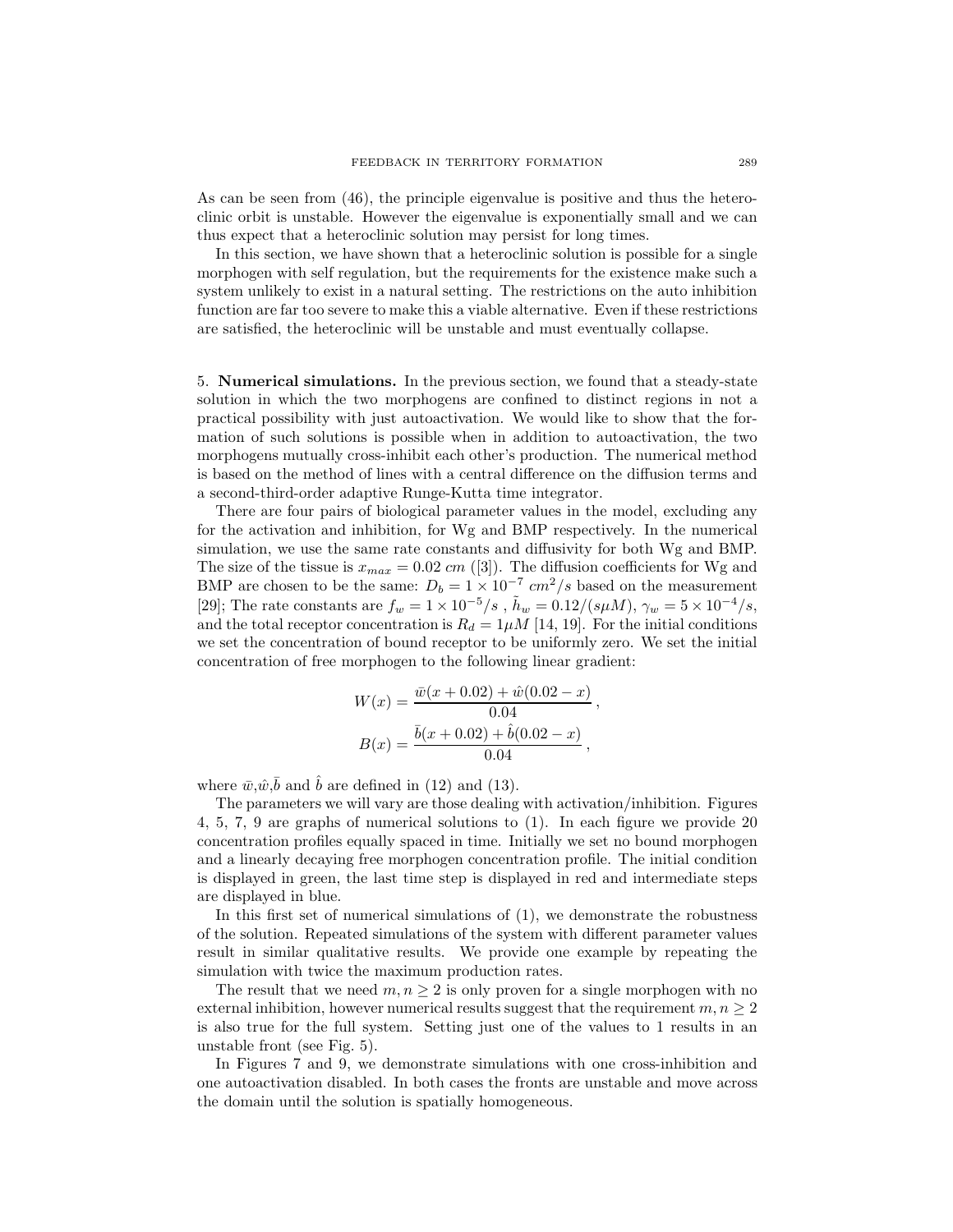

Figure 4. Numerical simulation of full system with parameter values  $k_{min} = 0.0001$   $m = n = 3$ . In both runs the final time is  $t = 150000$  seconds. The plots of w signal and b signal are plots of the production rates of  $w$  and  $b$  respectively.

In Figures 5, 7, and 9, the system has not reached a steady-state by the end of the run. This is done in order to display the initial transient in which the gradient vanishes. In Figures 6, 8 and 10 we repeated the respective simulations with much larger time-steps to demonstrate the convergence to equilibrium.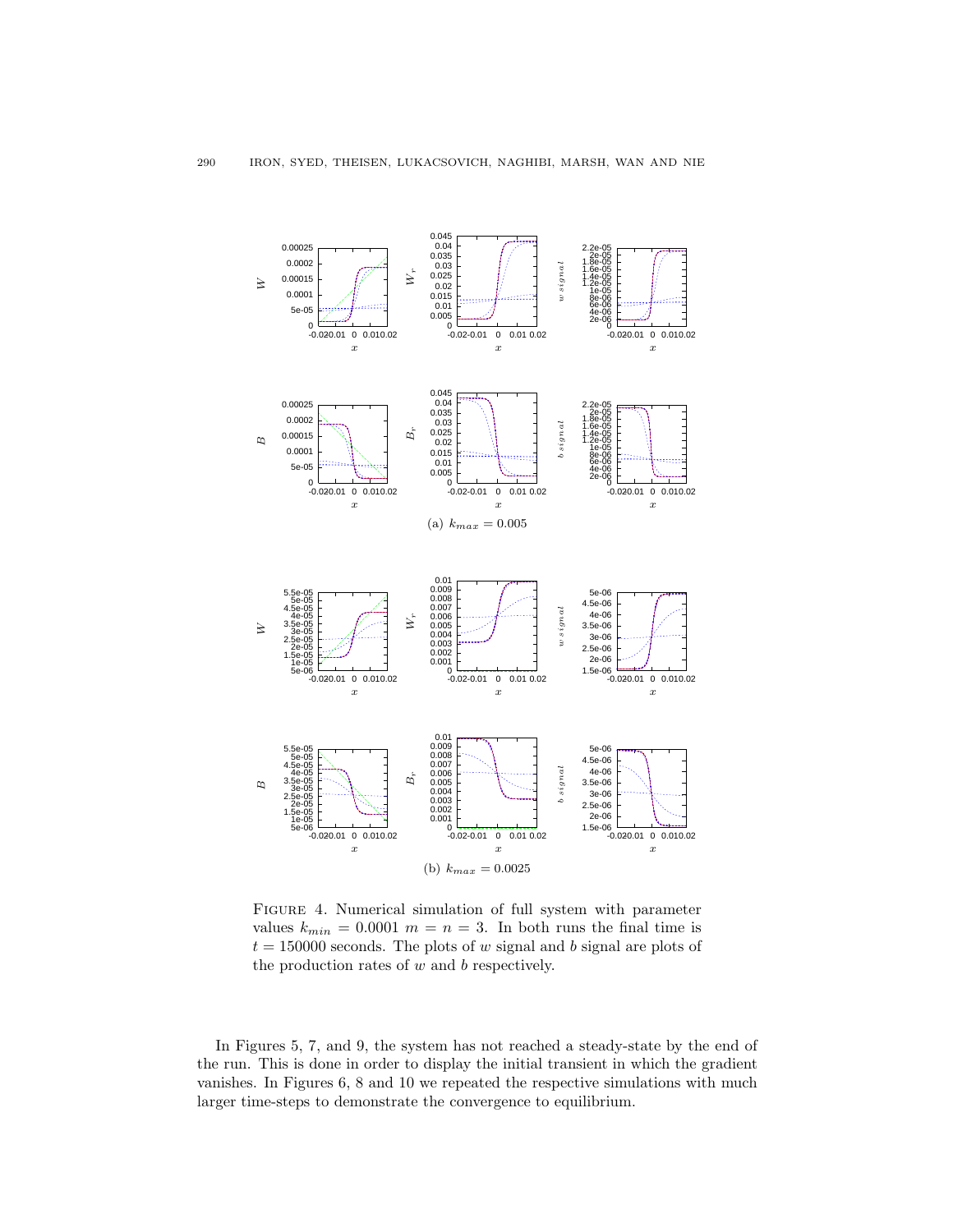#### FEEDBACK IN TERRITORY FORMATION 291



FIGURE 5. A numerical simulation of system (1) with  $m = 1$ ,  $n = 3$ ,  $k_{min} = 0.001$  and  $k_{max} = 0.01$ . The final time step is at  $t=100$  seconds.



Figure 6. A continuation of the simulation given in Figure 5 with a much larger time-step in order to display the convergence to an equilibrium. The final time step is at  $t = 5000$  seconds.

5.1. Modeling regeneration. Based on this model, autoactivation is insufficient to maintain mutually exclusive territories of  $wg$  and  $dpp$  production. Stable sharp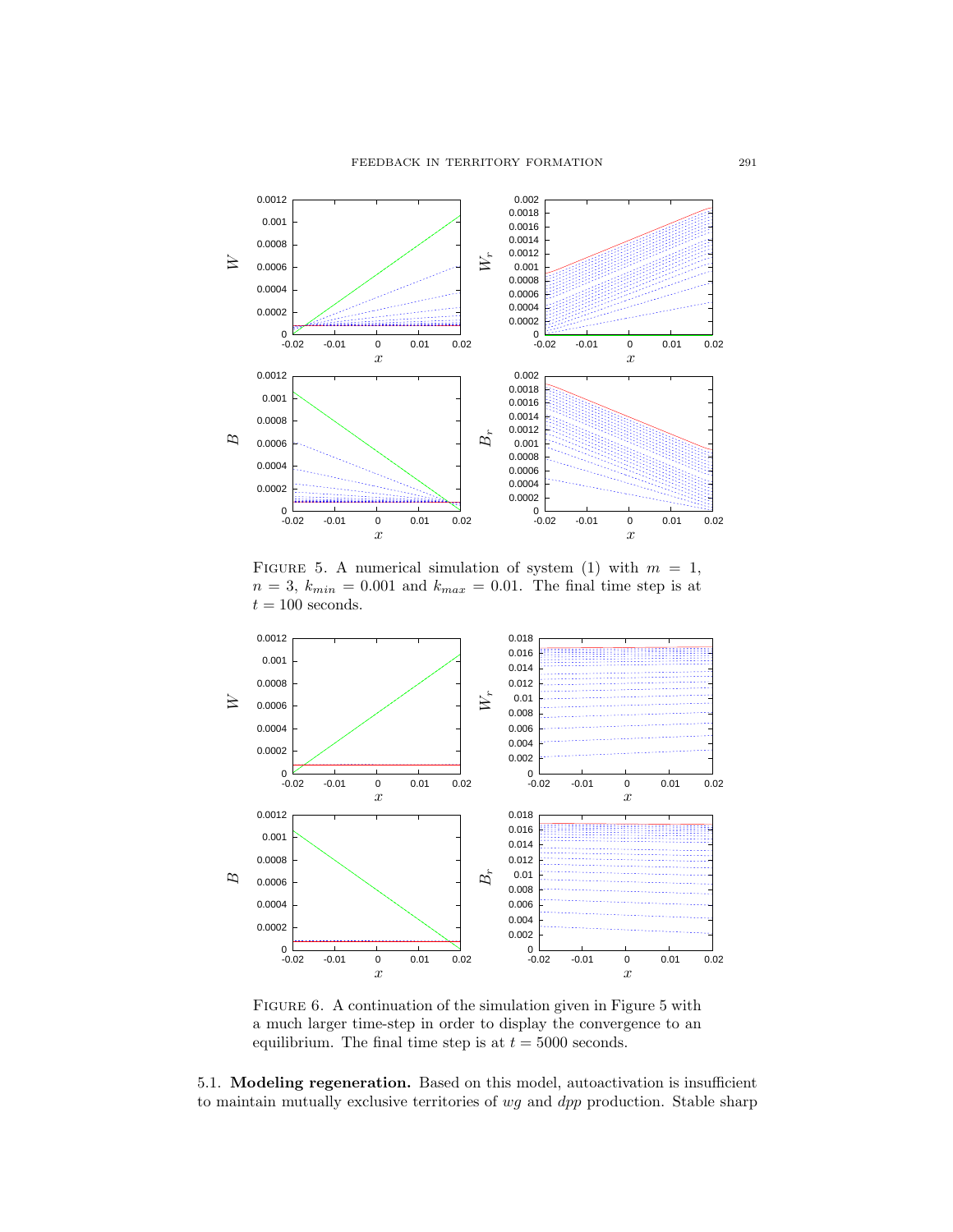

FIGURE 7. A numerical simulation of system (1) for  $m = 3$ ,  $n = 3$ and cross-inhibition of  $B_r$  on W shut off. The values of  $K_{max}$  and  $K_{min}$  are adjusted to produce maximum and minimum production rates of  $0.01^2$  and  $0.001^2$  respectively for all terms. Final time step is at  $t = 300$  seconds.



Figure 8. A continuation of the simulation given in Figure 7 with a much larger time-step in order to display the convergence to an equilibrium. Final time step is at  $t = 10000$  seconds.

boundaries of wg and dpp expression are dependent on both autoactivation and cross-inhibition. We tested whether this GRN could describe the phenotypes produced by genetically modifying  $wg$  and/or  $dpp$  production and/or signaling. We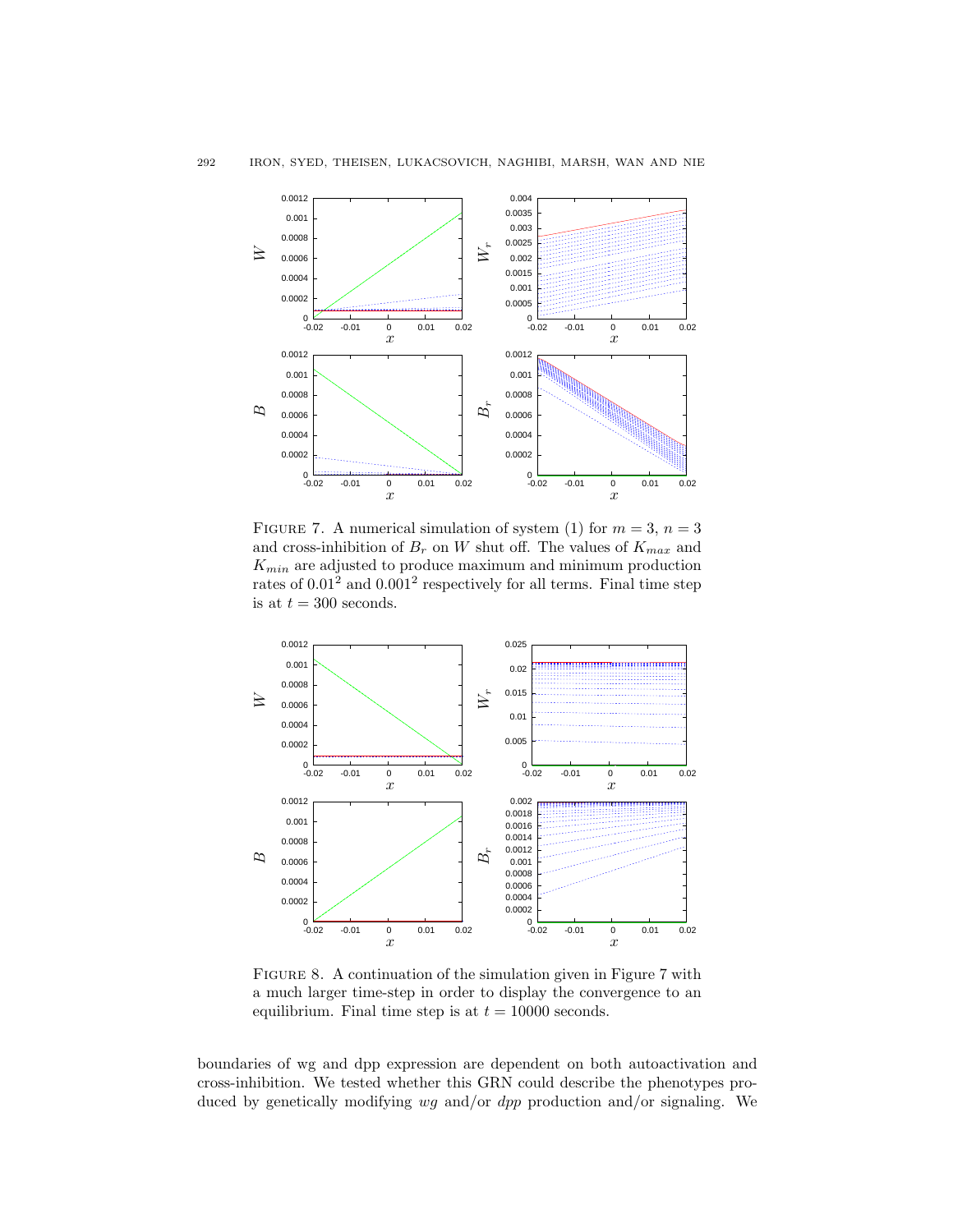

FIGURE 9. A numerical simulation of system (1) for  $m = 3$ ,  $n = 3$ and autoactivation of W shut off. The values of  $K_{max}$  and  $K_{min}$ are adjusted to produce maximum and minimum production rates of  $0.01<sup>2</sup>$  and  $0.001<sup>2</sup>$  respectively for all terms. Final time step is at  $t = 300$  seconds.



FIGURE 10. A continuation of the simulation given in Figure 9 with a much larger time-step in order to display the convergence to an equilibrium. Final time step is at  $t = 5000$  seconds.

will now look at the models ability to capture the behavior of various experimental mutations observed in [6]. These mutations will be mimicked in the model by altering the value of either or both of Act and Inh on specified subintervals of the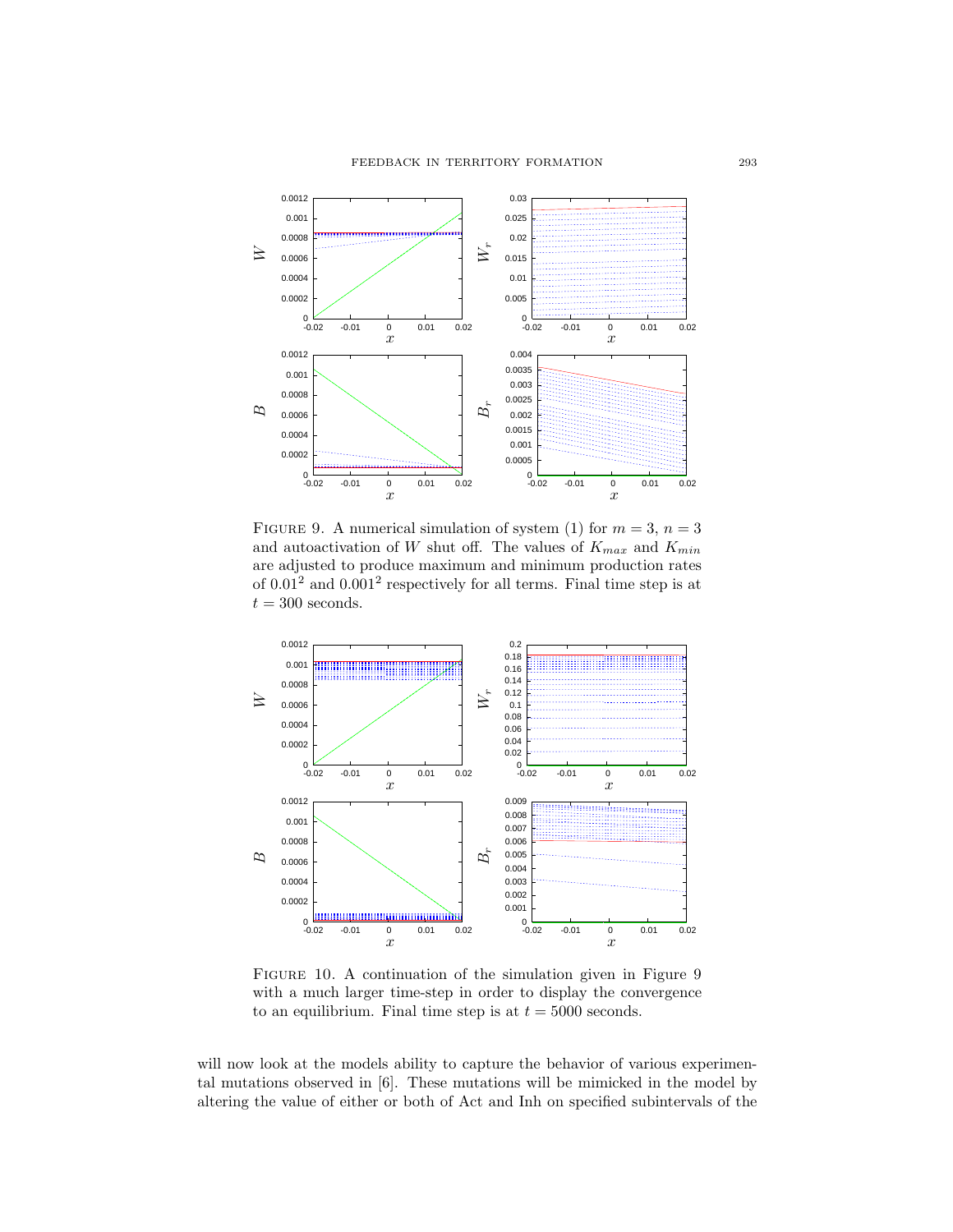domain. In all cases, the experimental results are well represented by the appropriately modified version of (1). Each graph represents 20 equally spaced time steps. The initial condition is given in green. The final state is given in red. All intermediate states are displayed in blue. Where available, the results of the mutation are also displayed.

A mitotic clone of dsh blocks Wg signal transduction. In the model, this can be mimicked by absence of the WG receptor in a small region. In the region  $0.012 < x < 0.016$  we set  $W_r$  and  $W_{rt}$  to 0 (Figure 11). This can also be modeled by defining WR as inactive or unable to signal (Figure 12). In the second simulation, the wg receptors in a part of the ventral region can bind with wg, but there is no response. The mutation is in the region  $0.013 < x < 0.018$  (Figure 12). When this occurs in a clone of cells in the fly leg, it results in pattern duplications that are predicted by the GRN modeled here. Similarly, the model predicts that production of WG at high levels in the dorsal dpp/bmp domain also produces pattern duplications. For this simulation (Figure 13), Wg production is fixed at a high rate independent of receptor binding for the region  $0.012 < x < 0.016$ . The model predicts patterning duplications that mimic those seen in fly legs where a clone of dorsal cells is mutant for an antagonist of Wg signaling (GSK/sgg). In these cells, Wg signaling is ectopically activated.



FIGURE 11. In this simulation there are no Wg receptors for  $0.012 < x < 0.016$ . The final time step is at  $t = 15000$  seconds. The slight localized increase in  $W$  is due to lack of receptor to bind with. The localized increase in  $B$  is due to the local lack of inhibition.

6. Discussions. As we have seen from the analysis, although it is possible for a single morphogen to form a territory solution based only on auto-regulation, such a situation is unstable and unlikely. However, numerical simulations of two interacting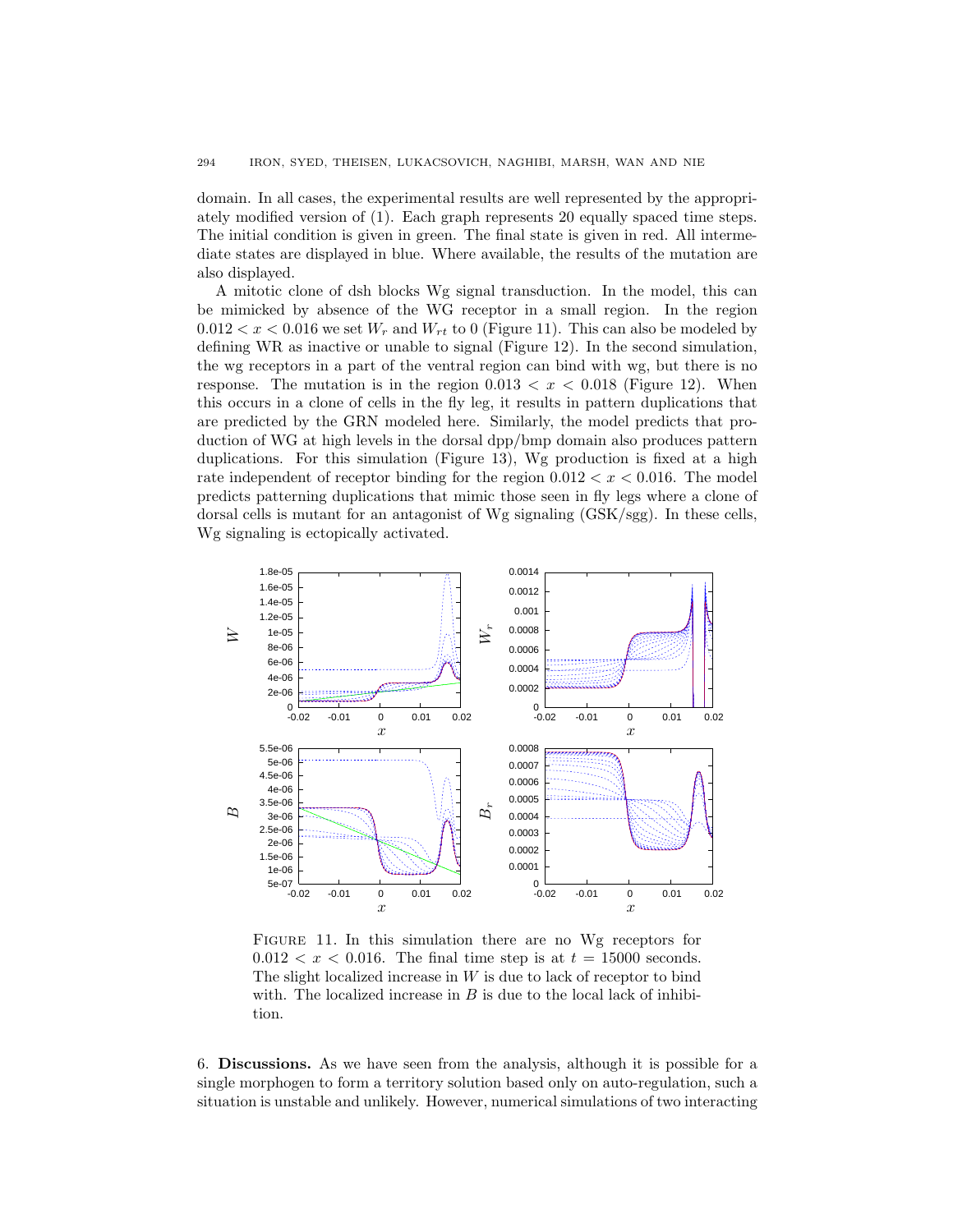

FIGURE 12. Simulation of region with defective Wg receptors in the region  $0.013 < x < 0.018$ . Since Wg is still able to bind to its receptor there is no localized increase as seen in Figure 11. The final time step is at  $t = 15000$  seconds. The experimental image from [6] is reproduced with the permission of the Company of Biologists.

morphogens show that morphogen territory solutions are not only possible, but very robust. The only requirement is that the interaction must be strong. If we use a Hill equation to model the interaction, we require a Hill coefficient of at least two. Such a coefficient would be achieved by requiring two or more morphogen molecules bound to a receptor for activation/inhibition to be turned on.

The study of the full system is still open. Since the diffusion coefficients of the two morphogens are of the same order, it is not possible to separate (7) into two second order equations. It may be possible to force symmetries into the system with an appropriate parameter choices, however there is no numerical evidence that such restrictions are required.

Acknowledgment. The authors would like to thank Arthur Lander for helpful discussions.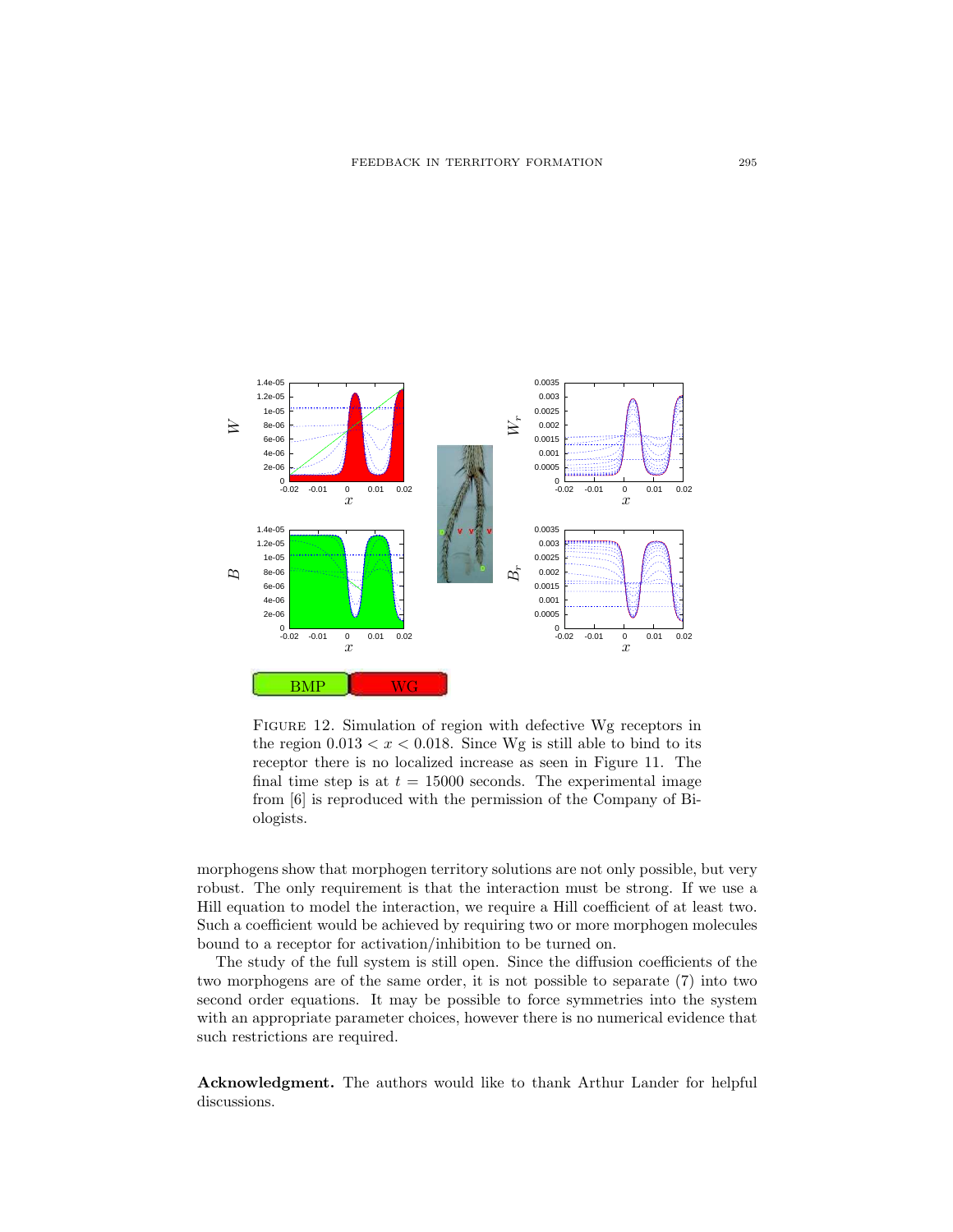

FIGURE 13. Simulation of region with Wg production set to its maximum rate independent of receptor binding for  $0.012 < x <$ 0.016 causing localized increases in W and decreases in B. The final time step is at  $t = 15000$  seconds. The experimental image from [6] is reproduced with the permission of the Company of Biologists.

### **REFERENCES**

- 1. W. J. Brook and S. M. Cohen, Antagonistic interactions between wingless and decapentaplegic responsible for dorsal-ventral pattern in the drosophila leg, Science 273 (1996), 1373–77.
- 2. F. J. Diaz-Benjumea and S. M. Cohen, Wingless acts through the shaggy/zeste-white 3 kinase to direct dorsal- ventral axis formation in the drosophila leg, Development 120 (1994), 1661– 70.
- 3. E. V. Entchev, A. Schwabedissen, and M. Gonzalex-Gaitan, Gradient formation of the tgf-beta homolog dpp, Cell 103 (2000), 981–91.
- 4. A. Gierer and H. Meinhardt, A theory of biological pattern formation, Kybernetik 12 (1972), 30–39.
- 5. J. Groppe, K. Rumpel, A. N. Economides, N. Stahl, W. Sebald, and M. Affolter, Biochemical and biophysical characterization of refolded drosophila dpp, a honolog of bone morphogenetic proteins 2 and 4, J. Biol.Chem 273 (1998), 29052–29065.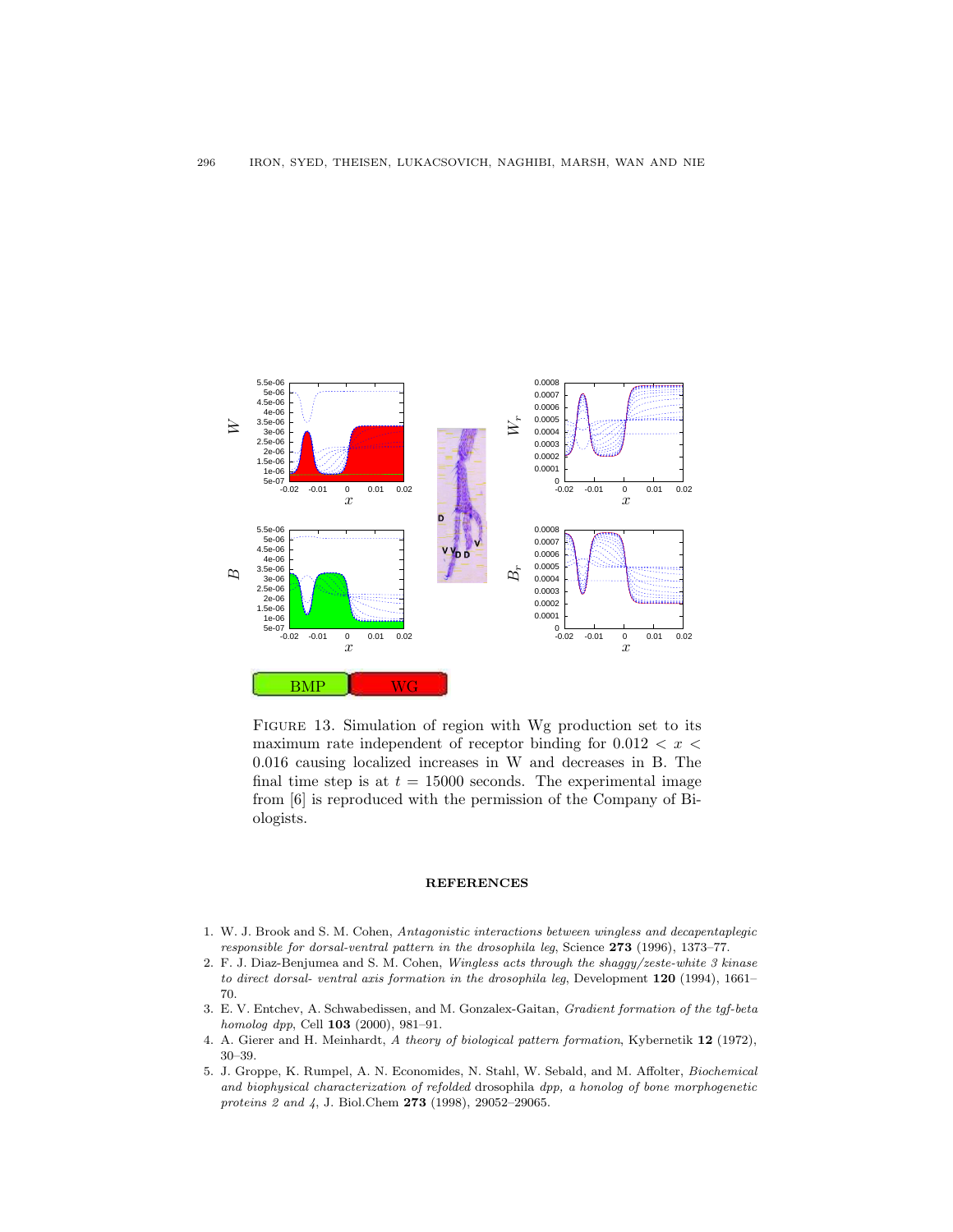- 6. T. R. Heslip, H. Theisen, H. Walker, and J.L. Marsh, Shaggy and dishevelled exert opposite effects on wingless and decapentaplegic expression and on positional identity in imaginal discs, Development 124 (1997), 1069–78.
- 7. A. V. Hill, The combinations of haemoglobin with oxygen and with carbon monoxide. i., Biochem J. 7 (1913), no. 5, 471–80.
- 8. K. Immergluck, P. A. Lawrence, and M. Bienz, Induction across germ layers in drosophila mediated by a genetic cascade, Cell 62 (1990), 261–68.
- 9. J. Jiang and G. Struhl, Complementary and mutually exclusive activities of decapentaplegic and wingless organize axial patterning during drosophila leg development, Cell 86 (1996), 401–09.
- 10. L. A. Johnston and G. Schubiger, Ectopic expression of wingless in imaginal discs interferes with decapentaplegic expression and alters cell determination, Development 122 (1996), 3519– 29.
- 11. J. Klingensmith, R. Nusse, and N. Perrimon, The drosophila segment polarity gene dishevelled encodes a novel protein required for response to the wingless signal, Genes Dev  $8$  (1994), 118– 30.
- 12. A. J. Koch and H. Meinhardt, Biological pattern formation: from basic mechanisms to complex structures, Reviews of Modern Physics 66 (1994), no. 4, 1481–1507.
- 13. A. D. Lander, Q. Nie, B. Vargas, and F. Y. M. Wan, Aggregation of a distributed source in morphogen gradient formation, Studies in Applied Mathematics 114 (2005), no. 4, 343–74.
- 14. A. D. Lander, Q. Nie, and F.Y.M. Wan, Do morphogen gradients arise by diffusion?, Developmental Cell 2 (2002), no. 6, 785–96.
- 15. Arthur D. Lander, Qing Nie, and Frederic Y. M. Wan, Spatially distributed morphogen production and morphogen gradient formation, Math. Biosci. Eng. 2 (2005), no. 2, 239–62. MR MR2144238 (2005m:92004)
- 16. Y. Lou, Q. Nie, and F.Y. M. Wan, Effects of sog on dpp-receptor binding, SIAM J. on Applied Math. 66 (2005), 1748–71.
- 17. H. Meinhardt, Space-dependent cell determination under the control of morphogen gradient, J Theor Biol. 74 (1978), no. 2, 307–21.
- 18. Models of biological pattern formation, London; New York; Academic Press, 1982.
- 19. C. Mizutani, Q. Nie, F.W. Wan, Y. Zhang, P. Vilmos, E. Bier, L. Marsh, and A. Lander, Origin of the BMP activity gradient in the drosophila embyro, Development Cell 8 (2005), 915–24.
- 20. S. Morimura, L. Maves, Y.J. Chen, and F. M. Hoffmann, Decapentaplegic overexpression affects drosophila wing and leg imaginal disc development and wingless expression, Dev Biol 177 (1996), 136–51.
- 21. L. Pego and J. Carr, Metastable patterns in solutions of  $u_t = \varepsilon^2 u_{xx} f(u)$ ., Comm. Pure Appl, Math 42 (1989), no. 5, 523–76.
- 22. A. Penton and F. M. Hoffmann, Decapentaplegic restricts the domain of wingless during drosophila limb patterning, Nature 382 (1996), 162–64.
- 23. G. Struhl and K. Basler, Organizing activity of wingless protein in drosophila, Cell 72 (1993), 527–40.
- 24. A. Syed, H. Theisen, B. Nguyen, T. Lukasovich, J. Purcell, G. Srivastava, D. Irons, K. Gaudenz, Q. Nie, F.Y.M. Wan, M. Waterman, and J. L. Marsh, Pattern of dpp morphogen expression maintained by armadillo/tcd mediated repression in response to wg signaling, PLoS One 2 (2007), e142.
- 25. H. Theisen, T. E. Haerry, M. O'Connor, and J. L. Marsh, Developmental territories created by mutual antagonism between wingless and decapentaplegic, Development 122 (1996), 3939-48.
- 26. H. Theisen, J. Purcell, M. Bennett, D. Kansagara, A. Syed, and J.L. Marsh, Dishevelled is required during wingless signaling to establish both cell polarity and cell identity., Development 120 (1994), 347–60.
- 27. A. Turing, The chemical basis of morphogenesis, Phil. Trans. Roy. Soc. B 32 (1952), 37–72.
- 28. D. M. Umulis, M. Serpe, M. B. O'Connor, and H. G. Othmer, Robust, bistable patterning of the dorsal surface of the Drosophla embyo, Developmental Biology 103 (2006), no. 31, 11613–18.
- 29. Z. Wang, O. Marcu, M. W. Berns, and J. L. Marsh, In vivo FCS measurements of lignad diffusion in intact tissues., Proc. SPIE 5323 (2004), 177–83.
- 30. Michael J. Ward, Boundaries, interfaces and transitions, ch. Dynamical metastability and singular perturbations, American Math Society, 1997,to appear.